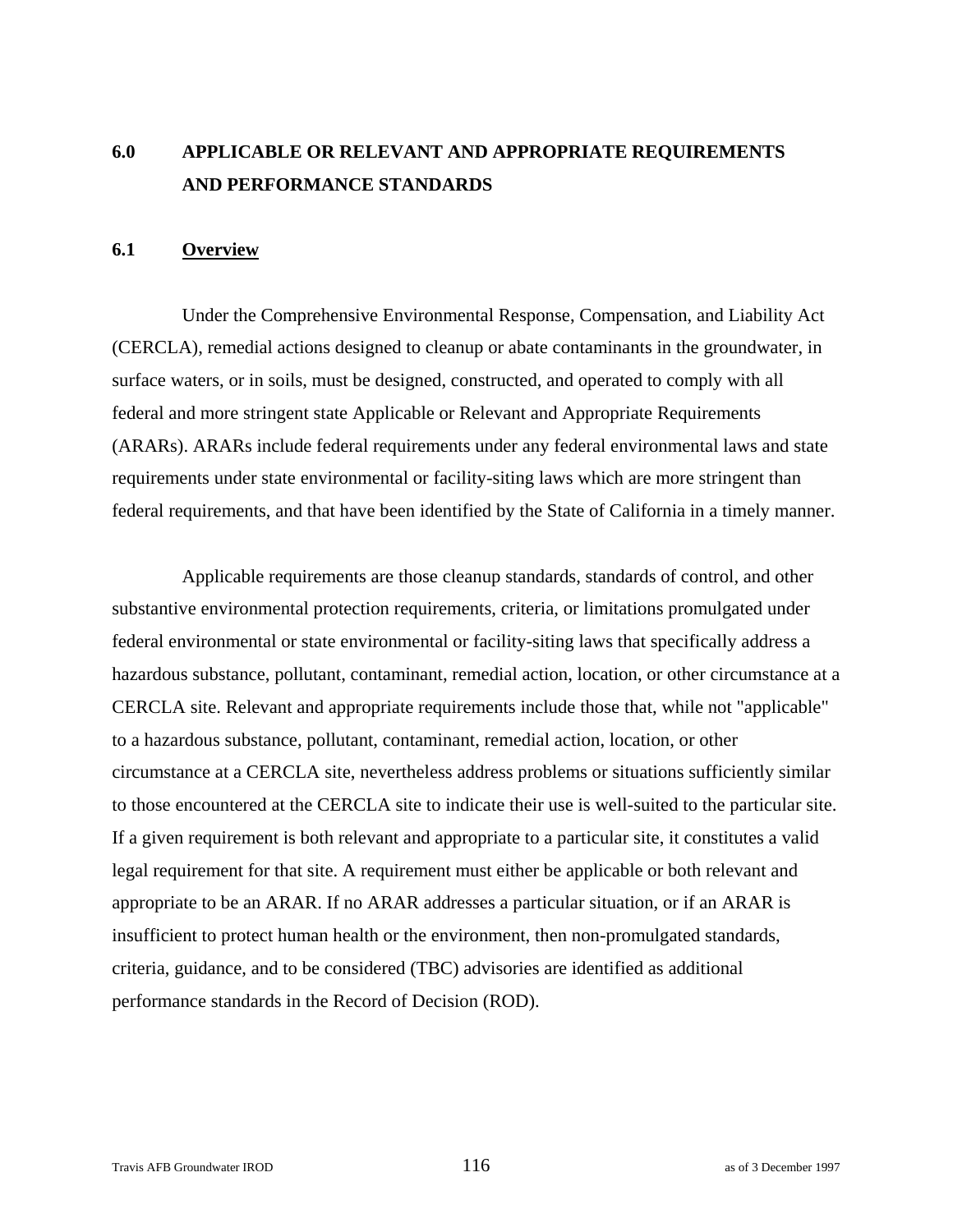In general, on-site actions need comply only with the substantive aspects of these requirements, not with corresponding administrative requirements (such as, but not limited to, permits, recordkeeping, and reporting).

All laws and statutes identified as ARARs for a particular site or action must be considered and applied during the design, construction, and operation of any remedial action at the particular site. ARARs are identified on a site-specific basis from data and information concerning that site. Data and information concerning the objectives of site remediation, specific actions that are being considered as remedies at that site, the hazardous substances located upon the site, the physical and geological characteristics of the site, and the potential human and ecological receptors at or near the site must be analyzed and considered in order to properly identify ARARs at a particular site. All federal and more stringent state requirements which address or impact any of these conditions must be included as site ARARs.

There are three categories of ARARs. Some ARARs establish numerical values or methodologies which, when applied to site-specific conditions, result in the establishment of numerical values. Development of these ARARs (often referred to as chemical-specific ARARs) involve the identification of contaminants at a site which pose a threat to human health or the environment and must be remediated. Chemical-specific ARARs determine acceptable concentrations of specific hazardous substances, pollutants, and contaminants in the environment and establish the levels to which the ground or surface water at the affected site must be cleaned or restored in order to protect human health and the environment. Chemical-specific ARARs also establish the levels at which certain actions must be taken while transporting, treating, or storing hazardous wastes recovered during remediation.

Other ARARs (referred to as location-specific ARARs) are designed to protect the unique characteristics of the site or other areas potentially affected by site activities during the design, construction, or operation of remedial activities. Location-specific ARARs place restrictions on the concentration of hazardous substances or the conduct of activities solely because the site occurs in, or may affect, a special location. Some examples include the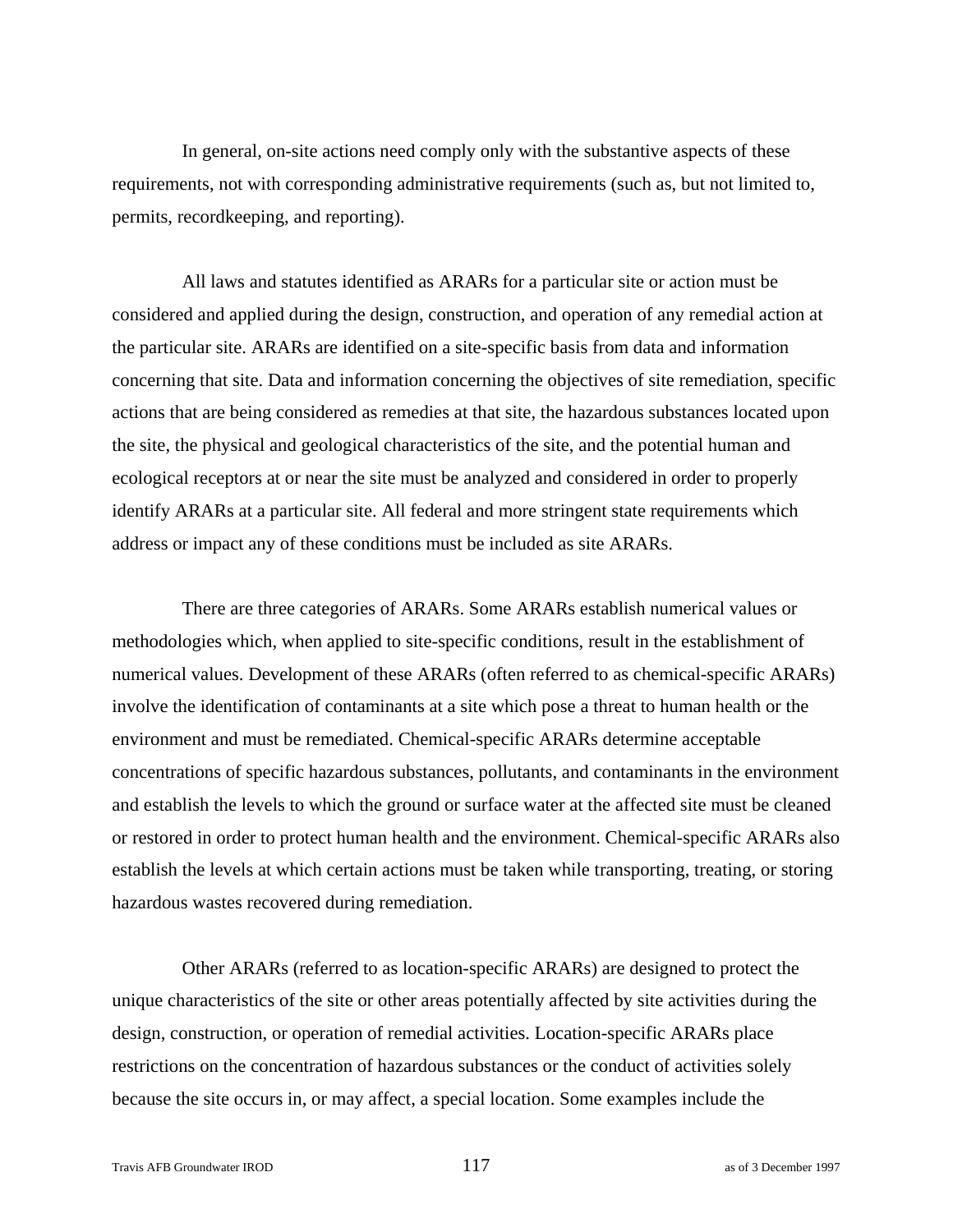protection of wetlands and vernal pools; protection of endangered or threatened species and their habitats; and the protection of fish and game from unauthorized taking.

Still other ARARs (referred to as action-specific ARARs) are technologically or activity-based requirements or limitations on the particular remedial actions at the site. Some examples include prohibitions or restrictions against the discharge of chemicals or contaminants to the air, water, or soil and the proper transfer, treatment, or storage of chemicals and contaminants.

#### **6.2 ARARs Identification, Development, and Evaluation**

#### **Methodology**

As lead agency, the Department of the Air Force has performed each of the following actions consistent with CERCLA and the National Contingency Plan (NCP):

- Identified federal ARARs for each remedial action alternative addressed in the Feasibility Study (FS), taking into account site-specific information for the NEWIOU;
- Reviewed potential state ARARs identified by the state in order to determine whether each potential ARAR identified satisfied CERCLA and NCP criteria that must be met in order to constitute state ARARs;
- Evaluated and compared federal ARARs and their state counterparts in order to determine which state ARARs are more stringent or are in addition to the federal ARARs; and
- Reached a conclusion as to which federal and state ARARs were the most stringent and/or "controlling" ARARs for each alternative.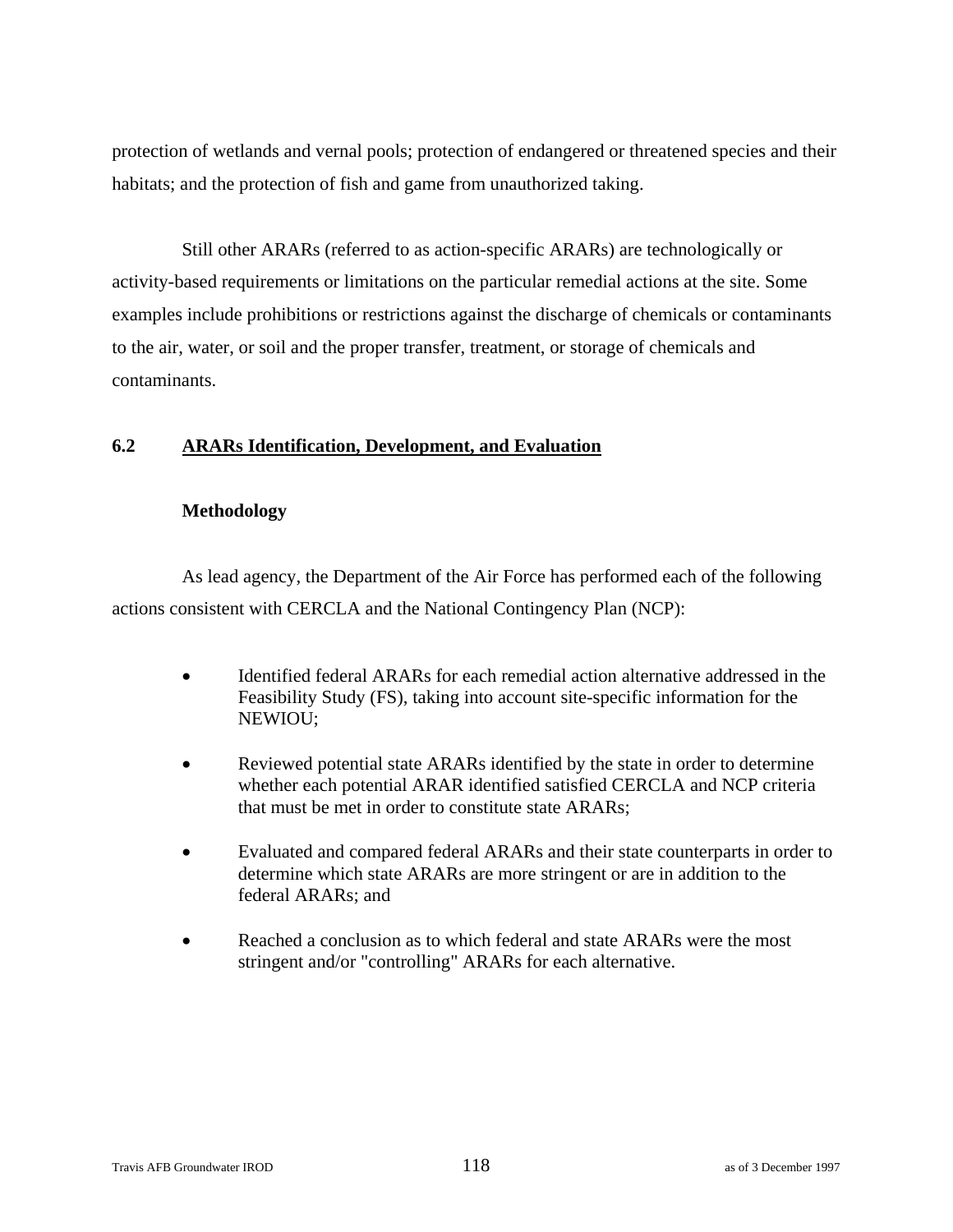#### **Solicitation, Identification, and Evaluation of State ARARs**

The Department of the Air Force followed the procedures of the process set forth in 40 CFR Section 300.515 and the Federal Facilities Agreement (FFA) for remedial actions in seeking state assistance in identification of state ARARs.

The CERCLA, NCP, and FFA requirements for remedial actions provide that the lead federal agency request that the state identify chemical- and location-specific state ARARs upon completion of site characterization, and again request identification of all categories of state ARARs (chemical-, location-, and action-specific) upon completion of identification of remedial alternatives for detailed analysis. The lead agency requested chemical- and location-specific ARARs from the state agencies on 30 August 1995. Following submission of the Detailed Analysis of Alternatives (DAA), the lead agency requested identification of ARARs to include action-specific ARARs from the state agencies. The state responses included comments from:

- California Integrated Waste Management Board;
- Department of Toxic Substances Control Board;
- State Water Resources Control Board;
- California Regional Water Resources Control Board;
- Bay Area Air Quality Management District; and
- California Department of Fish and Game.

During the review and analysis of ARARs identified by the State, including the Regional Water Board, and following considerable discussion with the representatives from the various state agencies, many of the requirements identified by the state as potential ARARs were determined to be valid ARARs by the lead agency. Upon completion of the FS, some issues between the lead agency and the state concerning final groundwater cleanup levels had not yet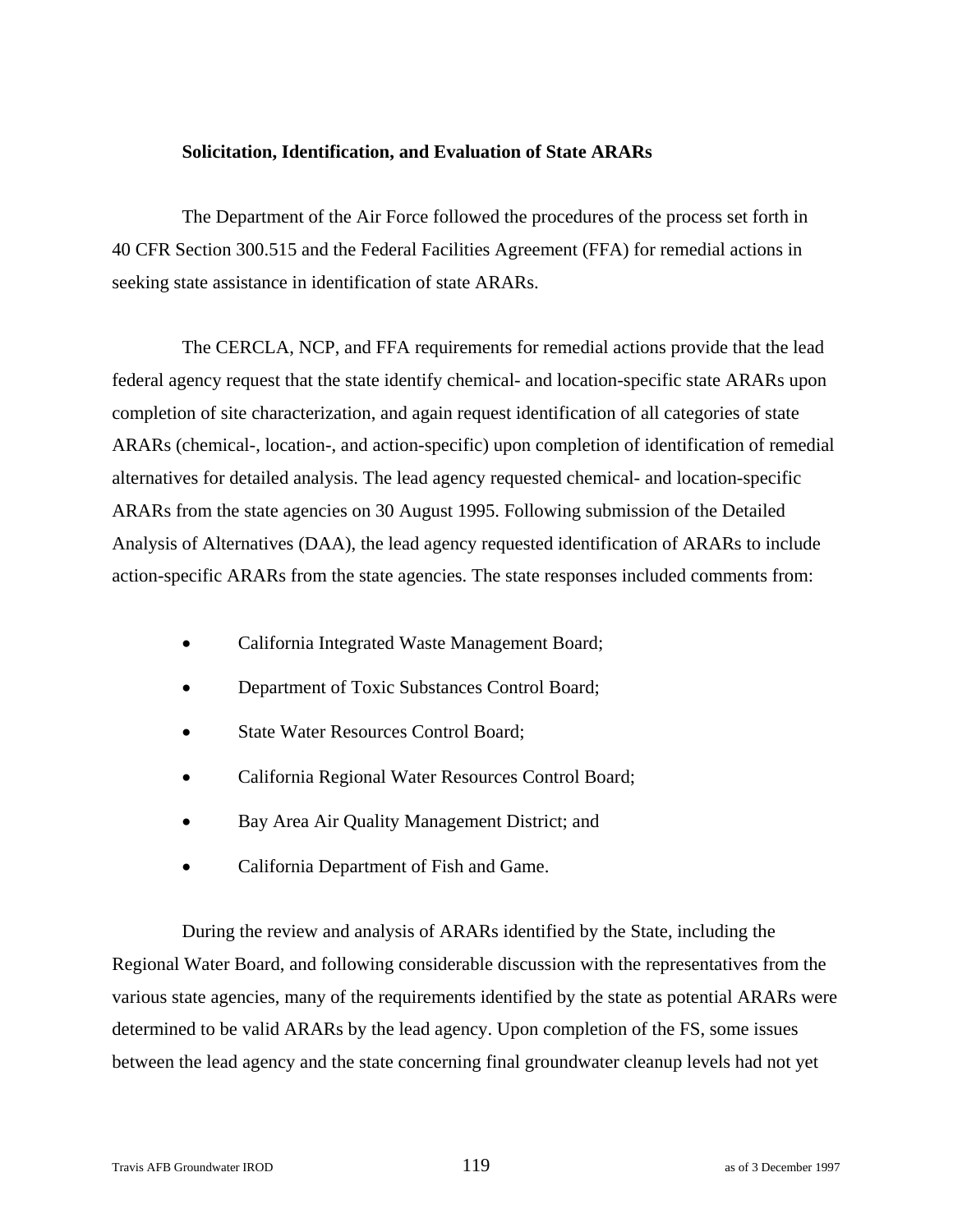been resolved on the scope and/or applicability of several groundwater ARARs. These potential ARARs will impact the duration of cleanup activity.

#### **6.3 Interim Record of Decision Concept**

Pursuant to Section 121(d)(1) of CERCLA, remedial actions must attain a degree of cleanup which assures protection of human health and the environment. However, to expedite remedial action, it was agreed between the Air Force and the regulatory agencies that the use of an Interim Record of Decision (IROD) would be a prudent course of action. The IROD will allow the implementation of remedial actions and associated reductions of contamination during the period in which the establishment of final cleanup levels will be determined. The data obtained from the interim remedial actions will play an integral part in establishing the factual basis for establishing final cleanup levels. An evaluation of the interim actions will be made as part of the CERCLA "five year review." Data obtained will be reviewed to determine the effectiveness of the actions and changes in the actions will be made, if necessary. The additional information obtained from these interim remedial actions should expedite the development of a final ROD by providing documentation supportive of final cleanup levels that are protective, realistic, and achievable.

#### **6.4 Determination of ARARs for the Interim Action**

#### **Methodology**

The list of ARARs identified in the North, East, and West Industrial Operable Unit (NEWIOU) FS was used as a starting point for identifying groundwater ARARs. From that list, those requirements applicable or relevant and appropriate to groundwater remediation were identified for inclusion in the IROD, while those which had no relevancy to the interim groundwater remediation were excluded from consideration. Specifically excluded were statutory and regulatory provisions which: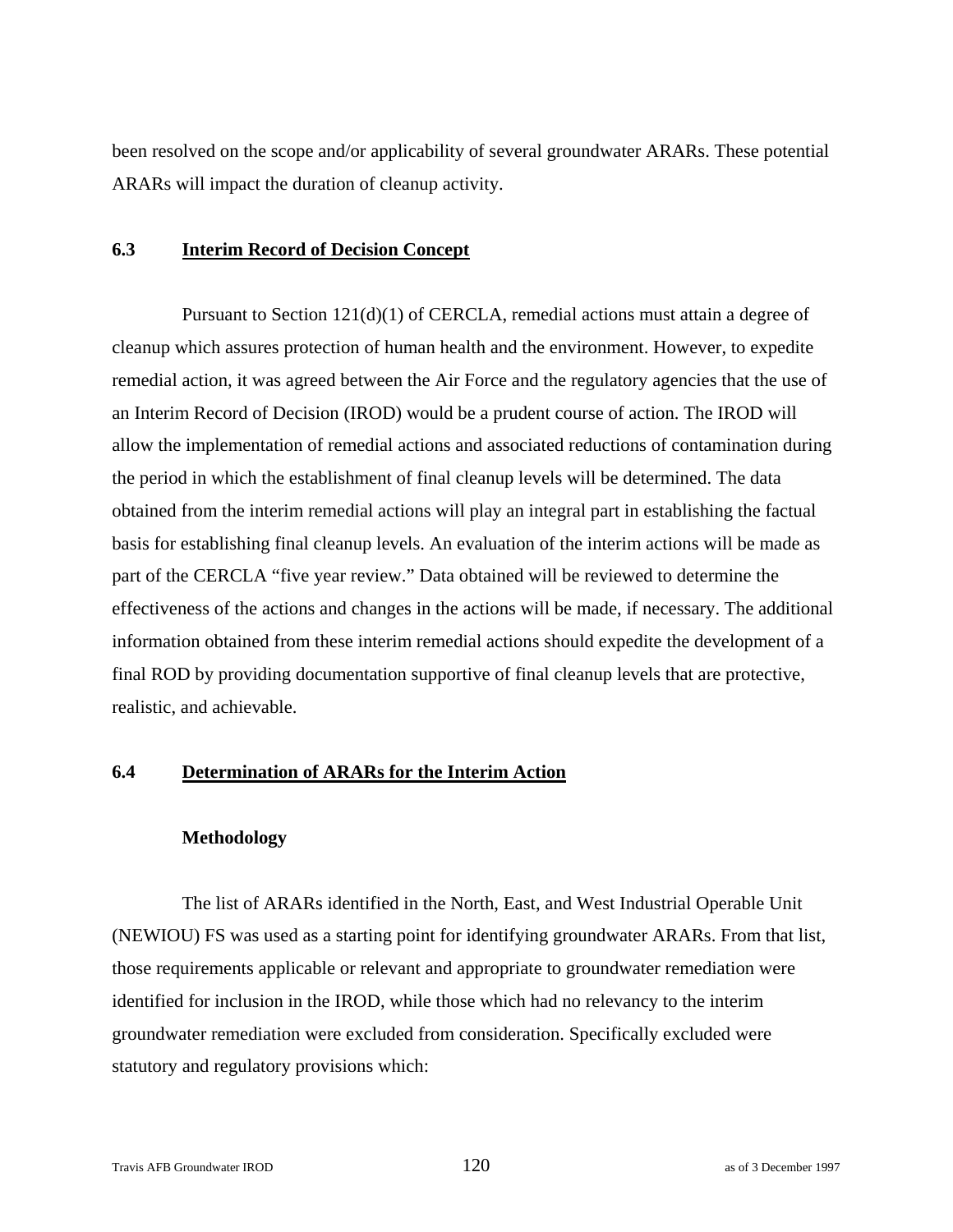- 1. Were applicable or relevant and appropriate only to soils remediation sites;
- 2. Were applicable or relevant and appropriate only to action alternatives not utilized in groundwater remediation actions;
- 3. Addressed location-specific conditions not present at groundwater remediation sites; and
- 4. Established final cleanup standards.

The list of ARARs for NEWIOU groundwater remedial actions is provided in Tables 6-1 through 6-5. The ARARs identified in Tables 6-1 through 6-4 are state ARARs and are grouped by the state regulatory agency exercising regulatory authority over the particular ARAR. Table 6-5 includes federal ARARs identified by the lead agency.

#### **6.5 ARARs Evaluation and Discussion**

#### **Action-Specific ARARs**

These ARARs place restrictions on remedial activities which may negatively impact the surrounding environment. The potential NEWIOU groundwater remedial alternatives were analyzed to identify potential impacts to the environment. Considered were:

**Hazardous Waste Treatment, Storage, and Disposal** – These requirements are technology- or activity-based requirements which place limitations on actions taken with respect to the hazardous waste. Regulations promulgated under the applicable provisions of the state authorized federal Resource Conservation and Recovery Act (RCRA) and more stringent provisions of the California Hazardous Waste Control Law (HWCL) are either applicable or relevant and appropriate to RCRA-permitted storage facilities and proper characterization of hazardous waste, and storage and disposal of such waste. If any hazardous wastes are identified which will be transported off-site, they will be disposed of and handled under applicable provisions of the state authorized federal RCRA program. Actions which might generate these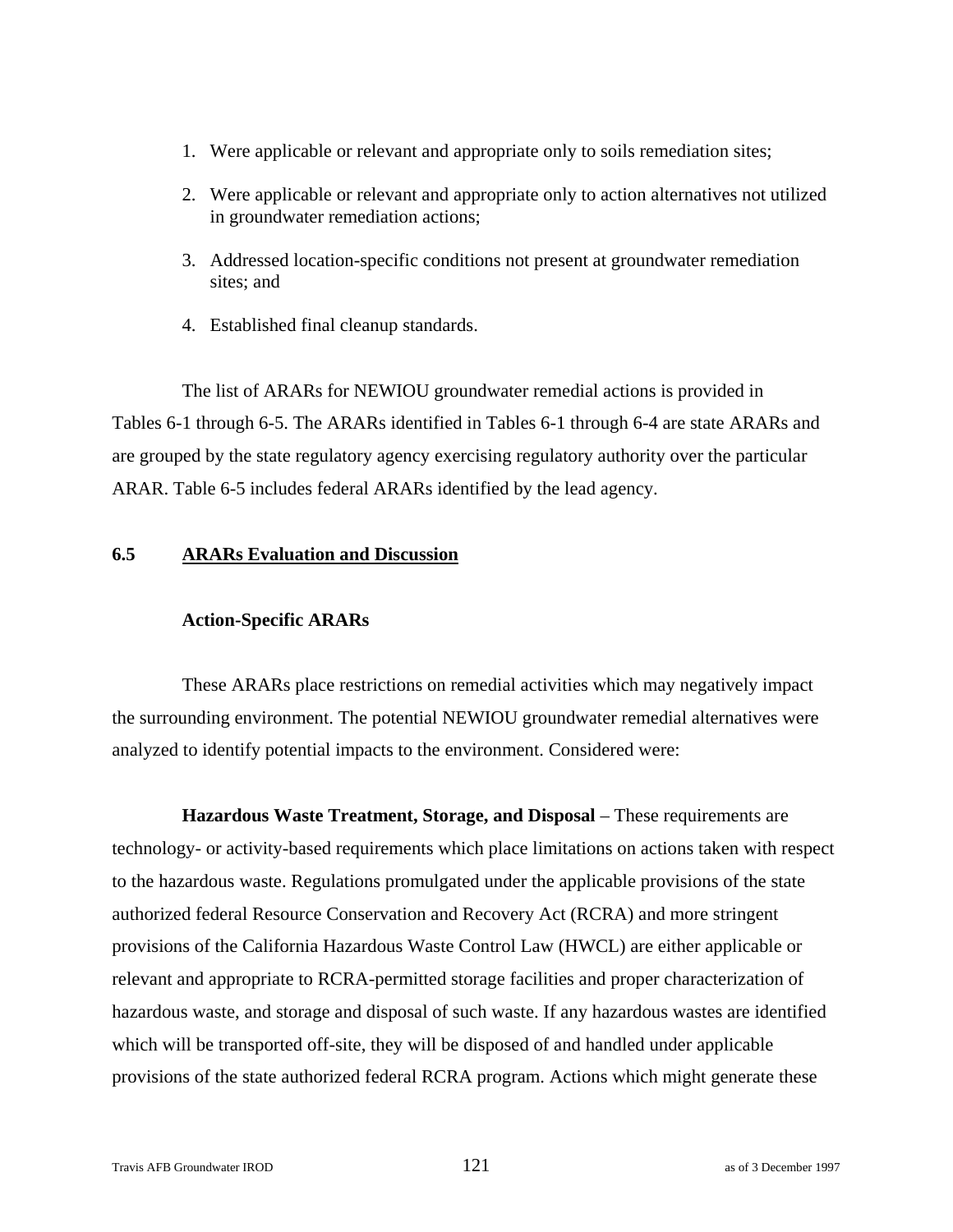wastes include well installation (i.e., disposal of soils generated during construction) or active treatment processes.

Many of the HWCL provisions are either applicable or relevant and appropriate because they describe requirements for the safe handling of regulated materials and precautions for preventing further contamination. These requirements are identified in Table 6-1.

**Effects of Actions on Water Resources** – Several California statutes and regulations which protect the waters of the State have been identified and incorporated as ARARs. These ARARs establish the remedial objectives and requirements for contaminants of concern (COCs) present at NEWIOU groundwater remediation sites.

The Porter-Cologne Water Quality Control Act (PCWQCA) is one of the statutory bases for regulation of discharges of waste to land that could impair either surface water or groundwater quality in California. It establishes the authority of the State and Regional Water Quality Control Boards to protect the quality of surface water and groundwater. Regulations promulgated pursuant to the PCWQCA that have been determined to be either applicable or relevant and appropriate are identified in Table 6-4. A further discussion of water remediation requirements is included in the chemical-specific ARARs section below.

**Effects of Groundwater Extraction** – Portions of Union Creek adjoining sites SD001 and SD033 are considered to be both a floodplain and a wetland. Drainage ditches and a few low lying areas at or near sites FT004, LF006, LF007, and SD031 are also considered wetlands. Potential impacts resulting from removal of groundwater and the resultant lowering of the groundwater table were considered. However, it has been determined that any change in groundwater levels will not impact vernal pools or wetlands. The increased flow rates in Union Creek due to the surface discharge of treated water was also considered and determined to not significantly impact Union Creek.

**Effects of Actions on Air Resources** – State legislation divided the state into local air pollution control districts and allowed each district to enforce the requirements of the state Clean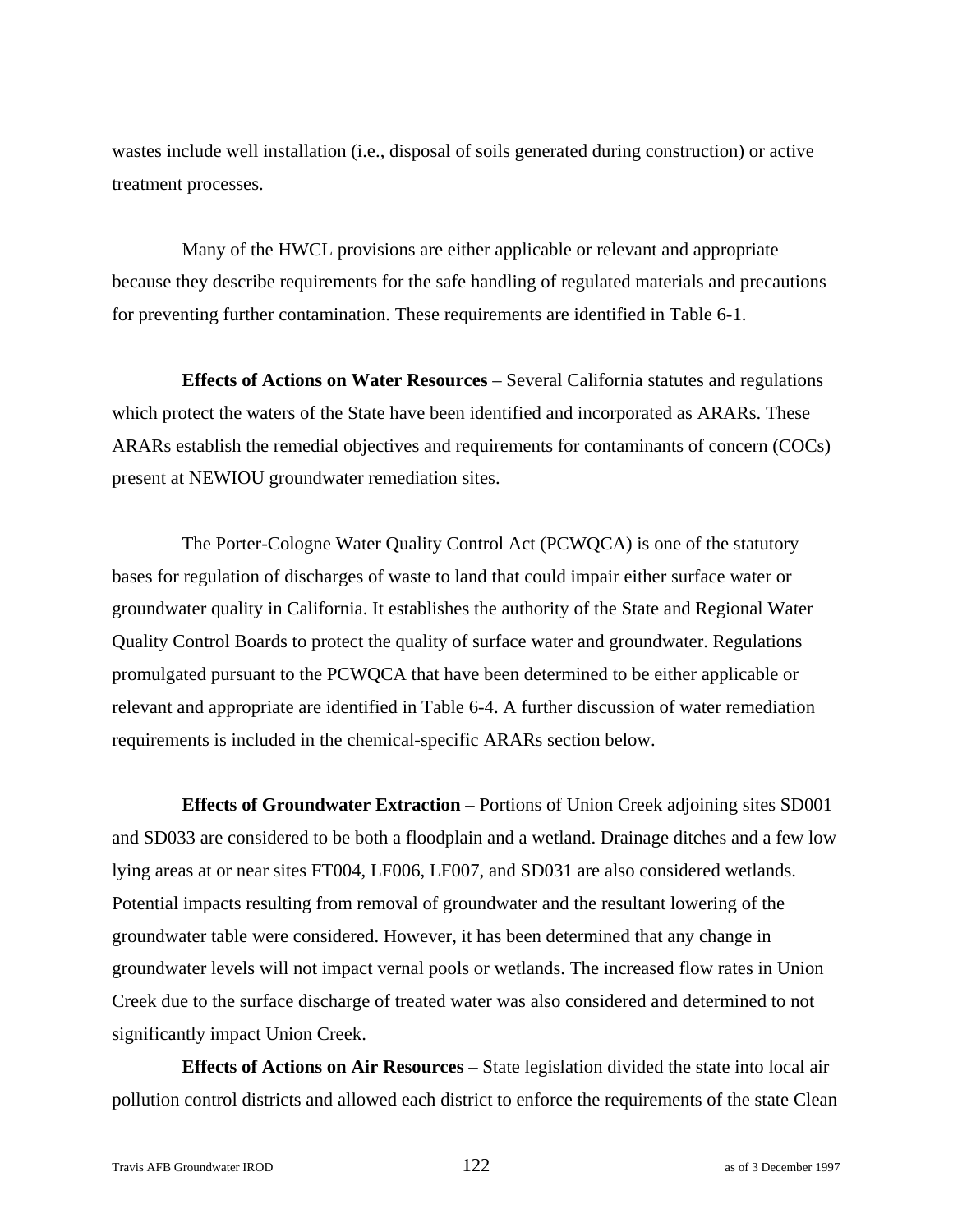Air Act within its jurisdictional boundaries. Travis AFB is located in the Bay Area Air Quality Management District (BAAQMD). The applicable air regulations incorporated into the IROD as ARARs are identified in Table 6-3. In addition, most of these rules in the State Implementation Plan (SIP) are adopted pursuant to the federal Clean Air Act, and these rules are federal ARARs. That table contains the requirements, a brief description of the substantive requirements and the applicability to either the site, remedial action, or technology used to clean up the site.

**Technological Requirements for Remedial Equipment** – The remediation of groundwater at sites where Alternative 3 is the selected remedy will incorporate the use of a combination ("tool kit") of five different technologies. These technologies include air stripping, ultraviolet oxidation, catalytic oxidation, activated carbon adsorption, and ion exchange, and will comprise the remediation "tools." One or more of these "tools" will be used at each site, depending upon the particular facts of the site. The unique requirements triggered by each technology and its associated equipment have been identified and are included as ARARs in Tables 6-1 through 6-5.

#### **Location-Specific ARARs**

These ARARs place restrictions on remedial activities which may be conducted on-site because of the presence of unique site features. The location of the NEWIOU groundwater sites and surrounding areas were analyzed for unique site features to identify ARARs. The unique site features considered were:

**Habitats of Rare, Threatened, Endangered, and Special Status Species** – Vernal pools which contain an endangered species, including the Vernal Pool Tadpole Shrimp and the Vernal Pool Fairy Shrimp have been identified at or near Site LF007. Other endangered species, including the Black-Shouldered Kite, Boggs Lake Dodder, Burrowing Owl, Coopers Hawk, California Gull, Golden Eagle, Loggerhead Shrike, Northern Harrier, Red Fox, Tri-colored Blackbird, Contra Costa Goldfields, Northwestern Pond Turtle, and San Francisco Forktail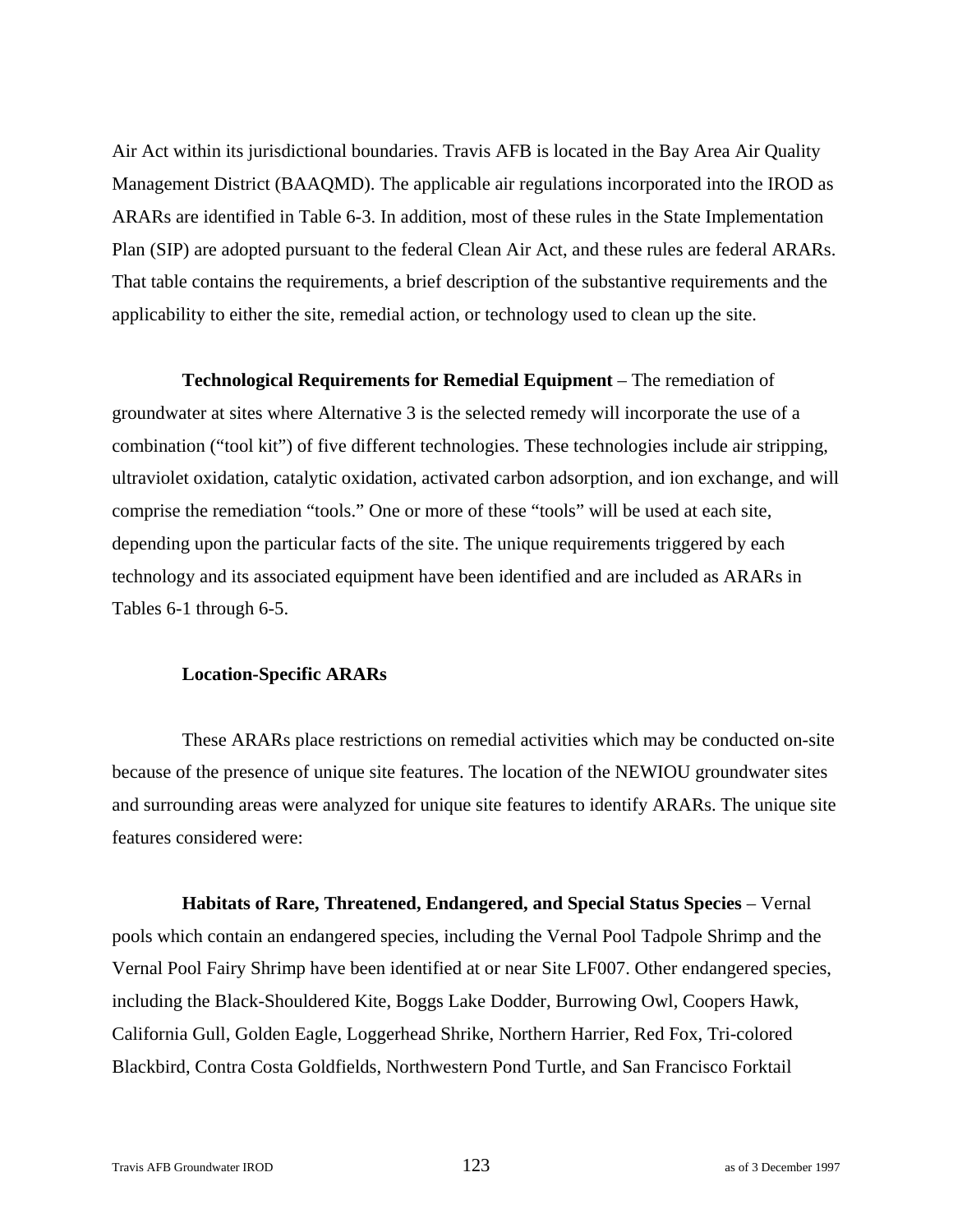Damselfly have been observed at some time at Travis AFB and have the potential to be at remedial sites.

Several federal ARARs were identified by impact to site ecology. The Endangered Species Act and implementing regulations set forth in Table 6-5 apply to those remedial actions at NEWIOU sites where impact to endangered wildlife could occur. The groundwater cleanup activities are not expected to impact any endangered species; however, associated cleanup activities (e.g., construction of pipelines for groundwater extraction) could affect these resources should they be present. To ensure that regulatory requirements are followed and impacts are avoided or mitigated, all sites will be surveyed for the presence of these resources immediately prior to the commencement of remedial activities at the site.

Several state ARARs protective of site ecology have also been identified. The California Fish and Game Code (CFGC) and regulations promulgated under this Code protect rare, endangered, or threatened species or habitats, and require alternative actions at sites where impacts have the potential to occur. In addition to these state counterparts to the Endangered Species Act, the CFGC also establishes several requirements to protect site wildlife by prohibiting or restricting the unauthorized taking of other wildlife. The CFGC also regulates to protect aquatic life living in the waters of the state. All remedial activities that have the potential to cause a discharge to any stream, lake, or other body of water must comply with the requirements of the CFGC. CFGC ARARs are found in Table 6-3. United States Environmental Protection Agency (U.S. EPA) does not concur that all CFGC requirements are more stringent than federal requirements.

**Historically or Culturally Significant Properties** – Some buildings on Travis AFB have recently been identified as Cold War Era buildings and historically significant. However, none of these buildings are affected by NEWIOU remedial activities.

**Wilderness Areas, Wild and Scenic Rivers, and Coastal Zones** – No wilderness areas, wild and scenic rivers, or coastal zones exist within the boundaries of Travis AFB.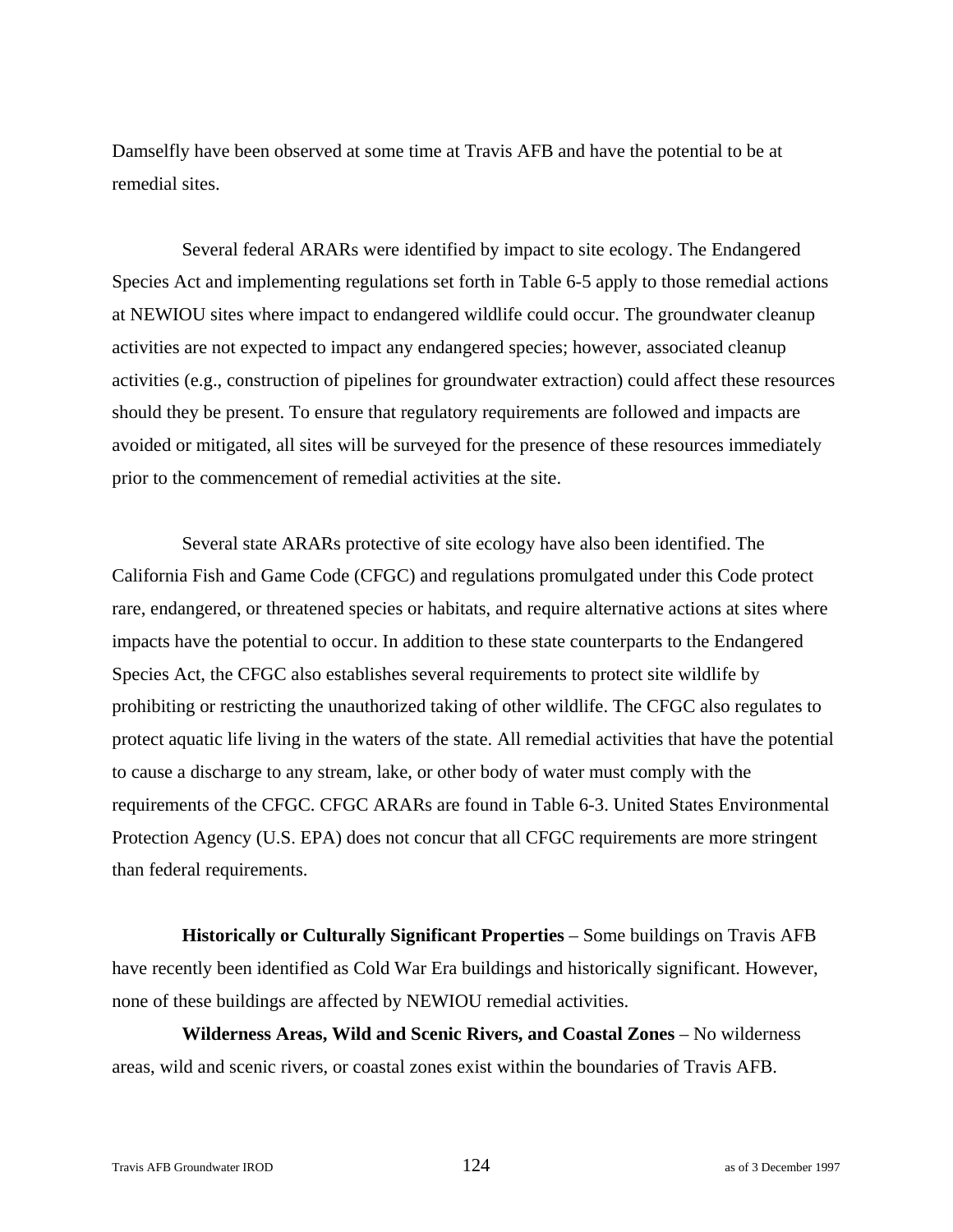Therefore, requirements related to these areas are not applicable or relevant to NEWIOU sites and actions.

**Earthquake Faults** – Although the Vaca-Winters and the Vaca-Kirby faults are located in the Travis AFB area, NEWIOU sites are not located on these faults.

#### **Chemical-Specific ARARs**

**Discharges of Treated Effluent** – Surface water at Travis AFB includes Union Creek, a minor tributary to the Suisun Marsh. Sites FT005, SS016, SS029, SS030, SD033, SD034, SD036, and SD037 are located adjacent to Union Creek. However, design, construction, and operation of remedial actions will not have an impact upon surface water. One of the options at all sites for which groundwater treatment has been selected is the discharge of treated groundwater to Union Creek. Provisions of 40 CFR Part 122 regulate discharge to surface waters. National Pollutant Discharge Elimination System (NPDES) requirements establish standards for discharges to surface waters of the United States. The substantive requirements of federal or more stringent state ARARs for discharge to surface waters have been evaluated and are included as ARARs. (See Tables 6-6, 6-7, and 6-8.)

State Water Resources Control Board Resolution 68-16 has been identified by the state as an ARAR for the protection of both surface waters and groundwaters of the state. All parties agree that Resolution 68-16 is an ARAR with respect to active discharges to surface water. However, the United States Air Force and U.S. EPA do not agree with the state on the full applicability of all the substantive requirements of this resolution and its impacts on the remedial action activities. This disagreement will not impact the implementation of the interim groundwater remedial actions at NEWIOU sites.

Reinjection of treated water into the groundwater is not contemplated as part of the remedial action.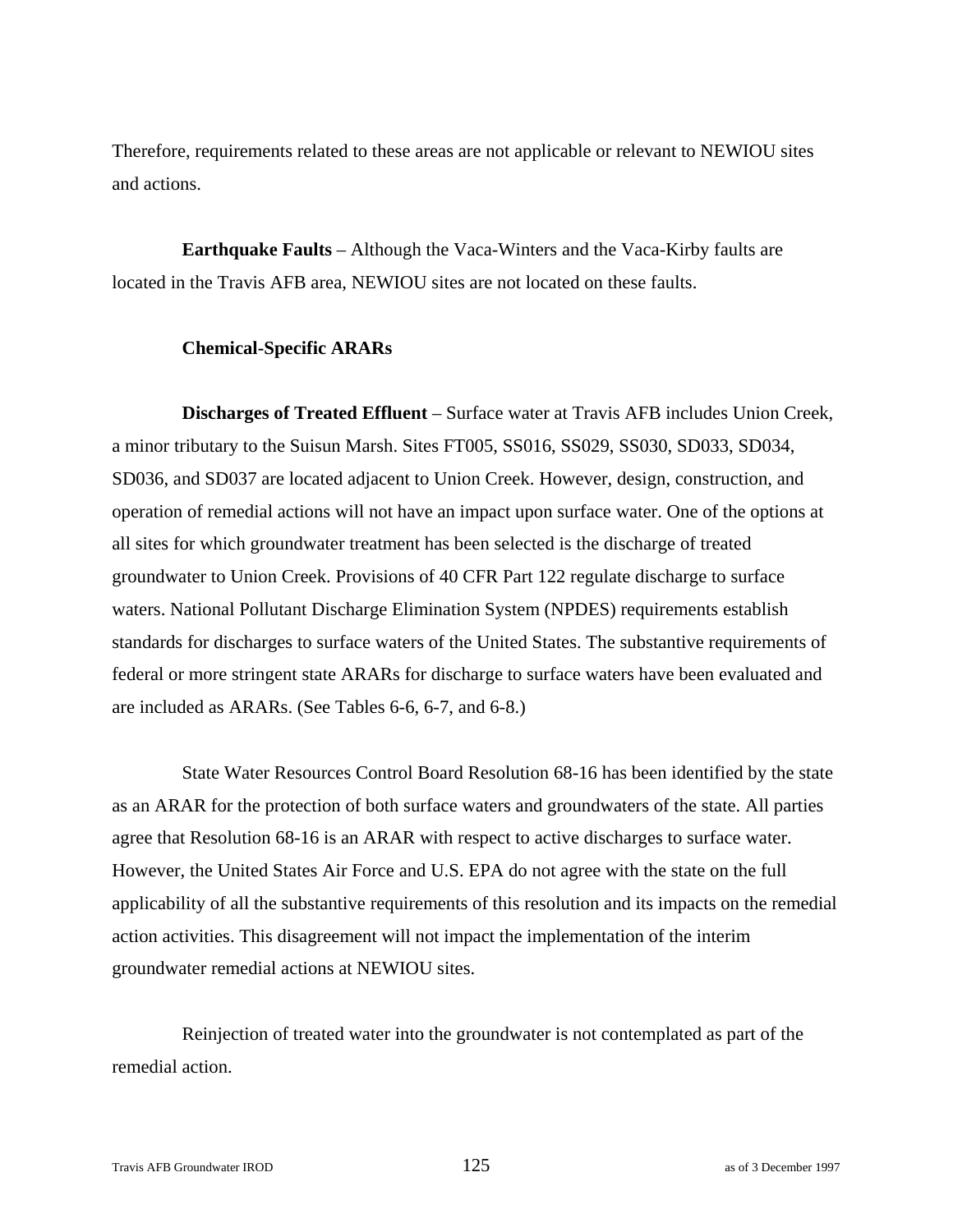**Discharge of Effluent to Land** – Irrigation is the designated beneficial use of treated groundwater at Travis AFB. The use of reclaimed and treated groundwater for irrigation activities shall meet the substantive standards set forth by the Regional Water Quality Control Board order which establishes the general discharge requirements for treated groundwater. These substantive standards ensure that reclaimed water is segregated from potable water sources and does not migrate or escape from the area of irrigation. Standards for irrigation discharges are set forth in Table 6-8.

**Aquifer Remediation Objectives** – For purposes of the IROD, State Water Resources Control Board (SWRCB) Resolution 92-49, Section III.G is not an ARAR since final aquifer cleanup levels are not being established in this IROD. The scope and applicability of SWRCB Resolution 92-49 will be addressed in the final NEWIOU ROD.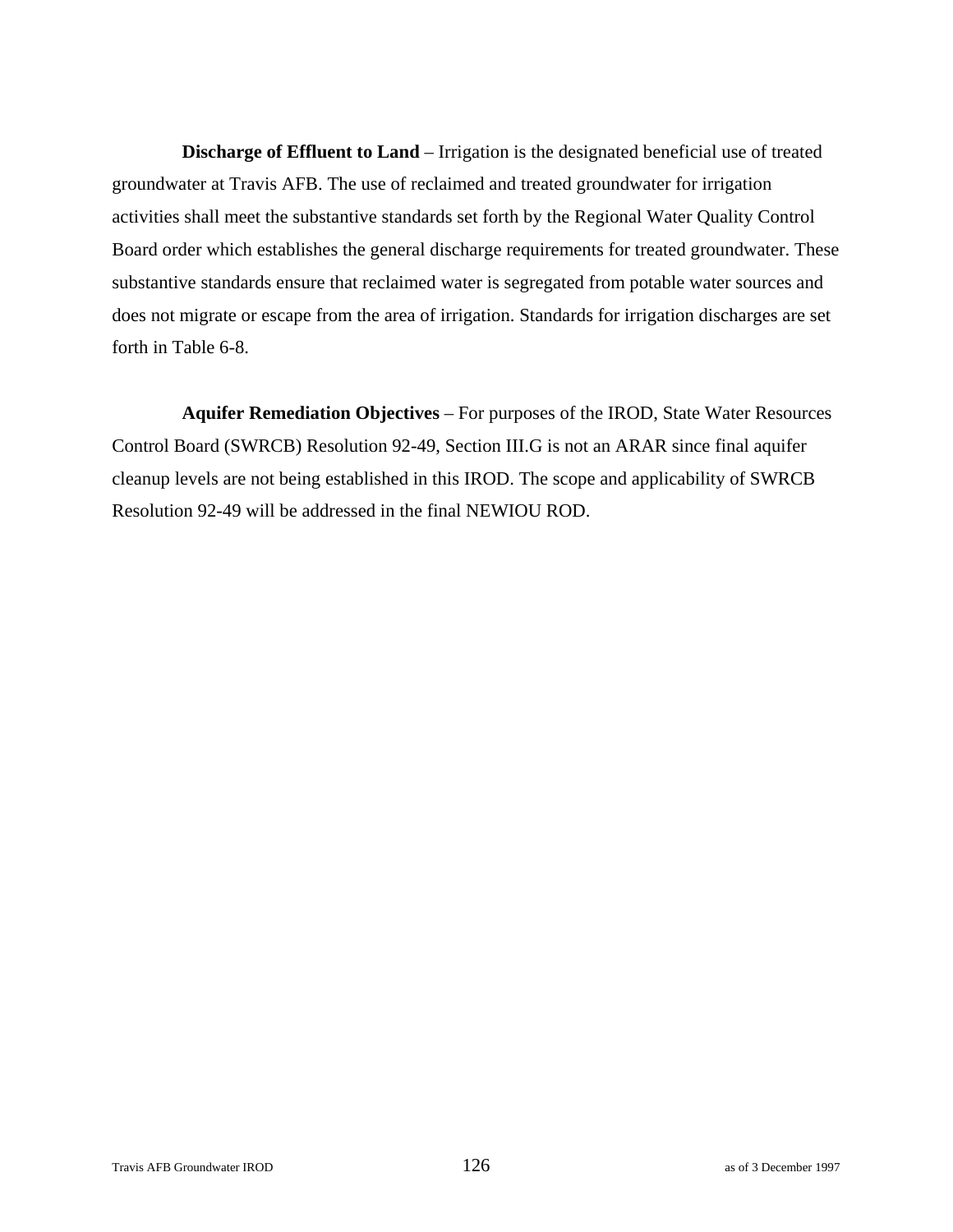# **\* (California Statutes and Regulations Comprising Federal Authorized RCRA Program)**

| <b>Source</b>                                | Requirement,<br>Standard, or<br><b>Criterion</b> | <b>Type</b>                 | <b>Description</b>                                                                                                                                                                                                                         | <b>Remarks</b>                                                                                                   | <b>Sites and Alternatives</b>                                     |                |
|----------------------------------------------|--------------------------------------------------|-----------------------------|--------------------------------------------------------------------------------------------------------------------------------------------------------------------------------------------------------------------------------------------|------------------------------------------------------------------------------------------------------------------|-------------------------------------------------------------------|----------------|
| Title 22 CCR<br>Chap 12, Art 1               | 66262.11                                         | Applicable                  | Requires a facility to make a determination as to<br>whether waste is hazardous.                                                                                                                                                           | Applicable to wastes excavated or<br>resulting from treatment processes.                                         | 004, 005, 007C, 016,<br>029, 030, 031, 032,<br>033, 034, 036, 037 | 3 <sup>7</sup> |
| Title 22 CCR<br>Chap 14, Art 6               | 66264.94                                         | Applicable                  | Establishes general groundwater monitoring<br>requirements and concentration limits.                                                                                                                                                       | Relevant and appropriate at<br>groundwater site for development of a<br>comprehensive monitoring program         | 004, 005, 007C, 016,<br>029, 030, 031, 032,<br>033, 034, 036, 037 | $\mathfrak{Z}$ |
|                                              | 66264.96(c)                                      | Applicable                  | Establishes monitoring requirements upon<br>removal of all waste and contaminated material<br>from a management unit. Requires monitoring<br>showing all levels in compliance with water<br>quality standards for three consecutive years. | for the site.                                                                                                    |                                                                   |                |
|                                              | 66264.97                                         | Applicable                  | Establishes groundwater monitoring requirements<br>during the closure and post-closure periods.                                                                                                                                            |                                                                                                                  |                                                                   |                |
| Title 22 CCR<br>Chap 14, Art 9               | 66264.171                                        | Relevant and<br>Appropriate | Sets standards for containers holding hazardous<br>waste for chemicals recovered from sediments,<br>surface soils, or groundwater.                                                                                                         | Sections in this article are relevant and<br>appropriate to sites or actions where<br>waste containers are used. | 004, 005, 007C, 016,<br>029, 030, 031, 032,<br>033, 034, 036, 037 | $\mathfrak{Z}$ |
| (Standards for<br>Owners and<br>Operators of | 66264.172                                        | Relevant and<br>Appropriate | Requires use of containers that are compatible<br>with the recovered material for the storage of that<br>material.                                                                                                                         | Containers will be used to transfer and<br>store wastes generated by<br>construction activities or the           |                                                                   |                |
| Hazardous Waste<br>Transfer,<br>Treatment,   | 66264.173                                        | Relevant and<br>Appropriate | Requires containers used to transport material to<br>be closed during transport and that waste be<br>handled to minimize damage to containers.                                                                                             | operation of remedial actions.<br>Examples include spent carbon from<br>treatment plants, drill cuttings         |                                                                   |                |
| Storage, and<br>Disposal                     | 66264.174                                        | Relevant and<br>Appropriate | Establishes requirements for inspecting<br>containers weekly.                                                                                                                                                                              | from well installation, free product<br>removed from a plume, etc.                                               |                                                                   |                |
| Facilities - Use<br>and                      | 66264.175                                        | Relevant and<br>Appropriate | Establishes requirement to ensure adequate<br>secondary containment for stored waste.                                                                                                                                                      |                                                                                                                  |                                                                   |                |
| Management of                                | 66264.176                                        | Relevant and                | Requires isolating waste from sources of ignition                                                                                                                                                                                          |                                                                                                                  |                                                                   |                |

Containers)

Appropriate

if waste is ignitable.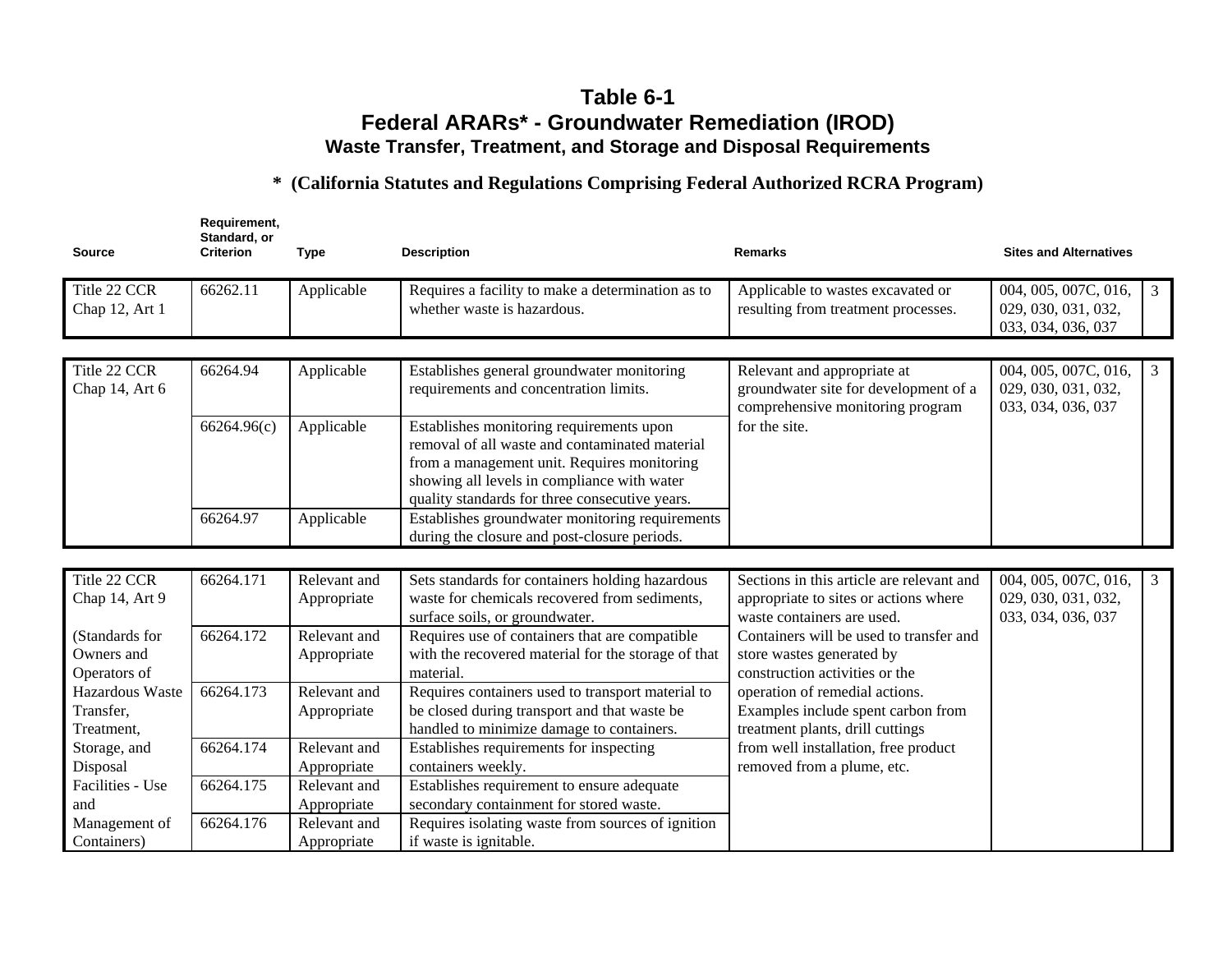| <b>Source</b>                                         | Requirement,<br>Standard, or<br><b>Criterion</b> | <b>Type</b>                 | <b>Description</b>                                                                                      | <b>Remarks</b>                                                                                                                                                              | <b>Sites and Alternatives</b>                            |
|-------------------------------------------------------|--------------------------------------------------|-----------------------------|---------------------------------------------------------------------------------------------------------|-----------------------------------------------------------------------------------------------------------------------------------------------------------------------------|----------------------------------------------------------|
| Title 22 CCR<br>Chap 14, Art 9                        | 66264.177                                        | Relevant and<br>Appropriate | Requires segregation of waste from<br>incompatible waste.                                               |                                                                                                                                                                             |                                                          |
| (cont'd)                                              | 66264.178                                        | Relevant and<br>Appropriate | Establishes the requirement to remove all<br>hazardous waste and waste residue at closure.              | Section 66264.178 is relevant and<br>appropriate when sites are closed and any<br>wastes or residue, as described above, are<br>on-site at closure.                         |                                                          |
| Title 22 CCR<br>Chap 14, Art 10                       | 66264.192                                        | Relevant and<br>Appropriate | Establishes design/installation requirements for<br>new tank systems and components.                    | Sections in this article are relevant and<br>appropriate to alternatives which<br>incorporate the use of tanks or tank                                                      | 004, 005, 007C,<br>3<br>016, 029, 030,<br>031, 032, 033, |
| Standards for<br>Owners and<br>Operators of           | 66264.193                                        | Relevant and<br>Appropriate | Delineates requirements for tank systems<br>including containment and detection of releases.            | systems as part of the remedial equipment.<br>Tanks will be used at treatment plants to<br>store contaminated water prior to                                                | 034, 036, 037                                            |
| Hazardous<br>Waste Transfer,<br>Treatment.            | 66264.194                                        | Relevant and<br>Appropriate | Delineates requirements for tank systems<br>including general operating requirements.                   | treatment. Tanks will also be used for<br>temporary storage of free product, if<br>necessary.                                                                               |                                                          |
| Storage, and<br>Disposal                              | 66264.195                                        | Relevant and<br>Appropriate | Delineates requirements for tank systems<br>including inspections.                                      | Alternatives which utilize tanks or tank<br>systems include UV oxidation, air                                                                                               |                                                          |
| Facilities - Use<br>and Management<br>of Tank Systems | 66264.196                                        | Relevant and<br>Appropriate | Delineates requirements for tank systems<br>including response to leaks or spills.                      | stripping, activated carbon adsorption,<br>catalytic oxidation, and ion exchange<br>technologies.                                                                           |                                                          |
|                                                       | 66264.197                                        | Relevant and<br>Appropriate | Delineates requirements for tank systems<br>including closure and post-closure care.                    | Section 66264.197, paragraphs (a), (c)(3),<br>and $(c)(4)$ are not relevant and appropriate<br>with respect to cost estimates and financial<br>responsibility requirements. |                                                          |
|                                                       | 66264.198                                        | Relevant and<br>Appropriate | Delineates requirements for tank systems<br>including special care requirements for reactive<br>wastes. | Section 66264.198 is relevant and<br>appropriate to sites with ignitable wastes<br>(i.e., free product) or reactive waste.                                                  |                                                          |
|                                                       | 66264.199                                        | Relevant and<br>Appropriate | Delineates requirements for tank systems<br>including special requirements for incompatible<br>wastes.  | Remedies utilizing reactive oxidizers, such<br>as ultraviolet oxidation or catalytic<br>oxidation, would trigger this requirement.                                          |                                                          |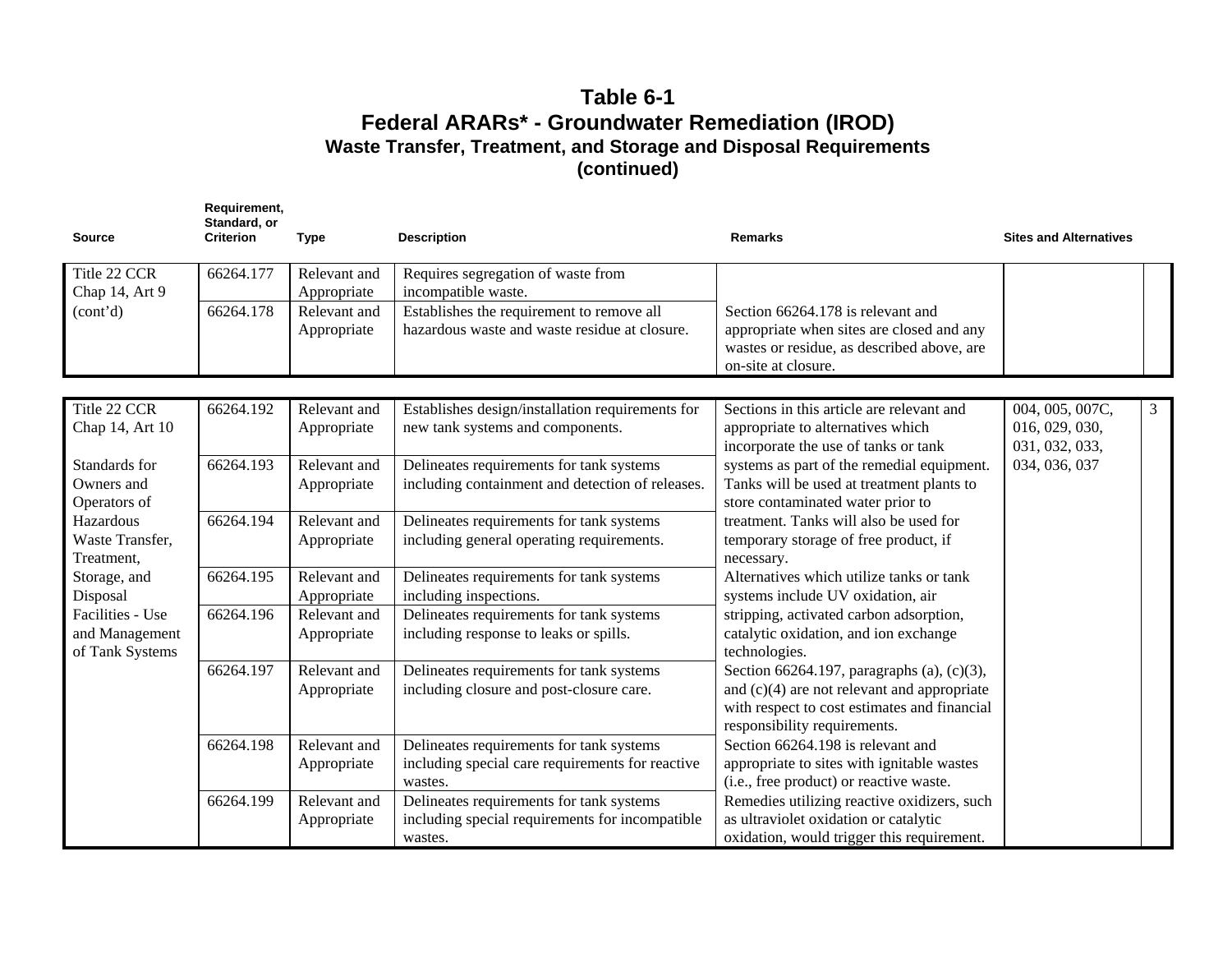| <b>Source</b>                   | Requirement,<br>Standard, or<br><b>Criterion</b> | <b>Type</b> | <b>Description</b>                                                                                                                                                       | <b>Remarks</b>                                                                                                        | <b>Sites and Alternatives</b>                            |
|---------------------------------|--------------------------------------------------|-------------|--------------------------------------------------------------------------------------------------------------------------------------------------------------------------|-----------------------------------------------------------------------------------------------------------------------|----------------------------------------------------------|
| Title 22 CCR<br>Chap 14, Art 13 | 66264.341                                        | Applicable  | Requires analysis of the waste feed sufficient to<br>provide all information required by section<br>66270.62(b) or 66270.19.                                             | Applicable to all sites where catalytic<br>oxidation may be used to treat vapor<br>phase contaminants. The permitting | 3<br>004, 005, 007C,<br>016, 029, 030,<br>031, 032, 033, |
| Incinerators                    | 66264.342                                        | Applicable  | Requires Principal Organic Hazardous<br>Constituents (POHCs) in the waste feed be<br>treated to the extent required by the performance<br>standard of section 66264.343. | requirements of sections 66264.343,<br>66264.344, and 66264.345 are not<br>ARAR <sub>s</sub> .                        | 034, 036, 037                                            |
|                                 | 66264.343                                        | Applicable  | Establishes maintenance, construction, and<br>design requirements to ensure proper operation.                                                                            |                                                                                                                       |                                                          |
|                                 | 66264.344                                        | Applicable  | Establishes types of waste which can be burned<br>and operating conditions for those wastes.                                                                             | Only substantive requirements of section<br>66264.344, subsection (a) are ARARs.                                      |                                                          |
|                                 | 66264.345                                        | Applicable  | Requires incinerators be operated in accordance<br>with operating requirements.                                                                                          |                                                                                                                       |                                                          |
|                                 | 66264.347                                        | Applicable  | Establishes monitoring during hazardous waste<br>incineration.                                                                                                           |                                                                                                                       |                                                          |
|                                 | 66264.351                                        | Applicable  | Establishes closure requirements for the<br>incinerator site and residual wastes.                                                                                        |                                                                                                                       |                                                          |
|                                 |                                                  |             |                                                                                                                                                                          |                                                                                                                       |                                                          |
| Title 22 CCR<br>Chap 14, Art 16 | 66264.601                                        | Applicable  | Specifies performance standards for<br>miscellaneous units that transfer, treat, store or<br>dispose of hazardous waste.                                                 | Applicable at Travis AFB sites where air<br>strippers are used as part of the remedial<br>action.                     | 3<br>004, 005, 007C,<br>016, 029, 030,<br>031, 032, 033, |
|                                 | 66264.602                                        | Applicable  | Establishes analysis, inspection, response,<br>reporting, monitoring, and corrective action<br>standards for miscellaneous units.                                        | Section 66264.602 requirements related<br>to response and reporting procedures are<br>procedural and do not apply.    | 034, 036, 037                                            |
|                                 | 66264.603                                        | Applicable  | Establishes maintenance standards for<br>miscellaneous units.                                                                                                            |                                                                                                                       |                                                          |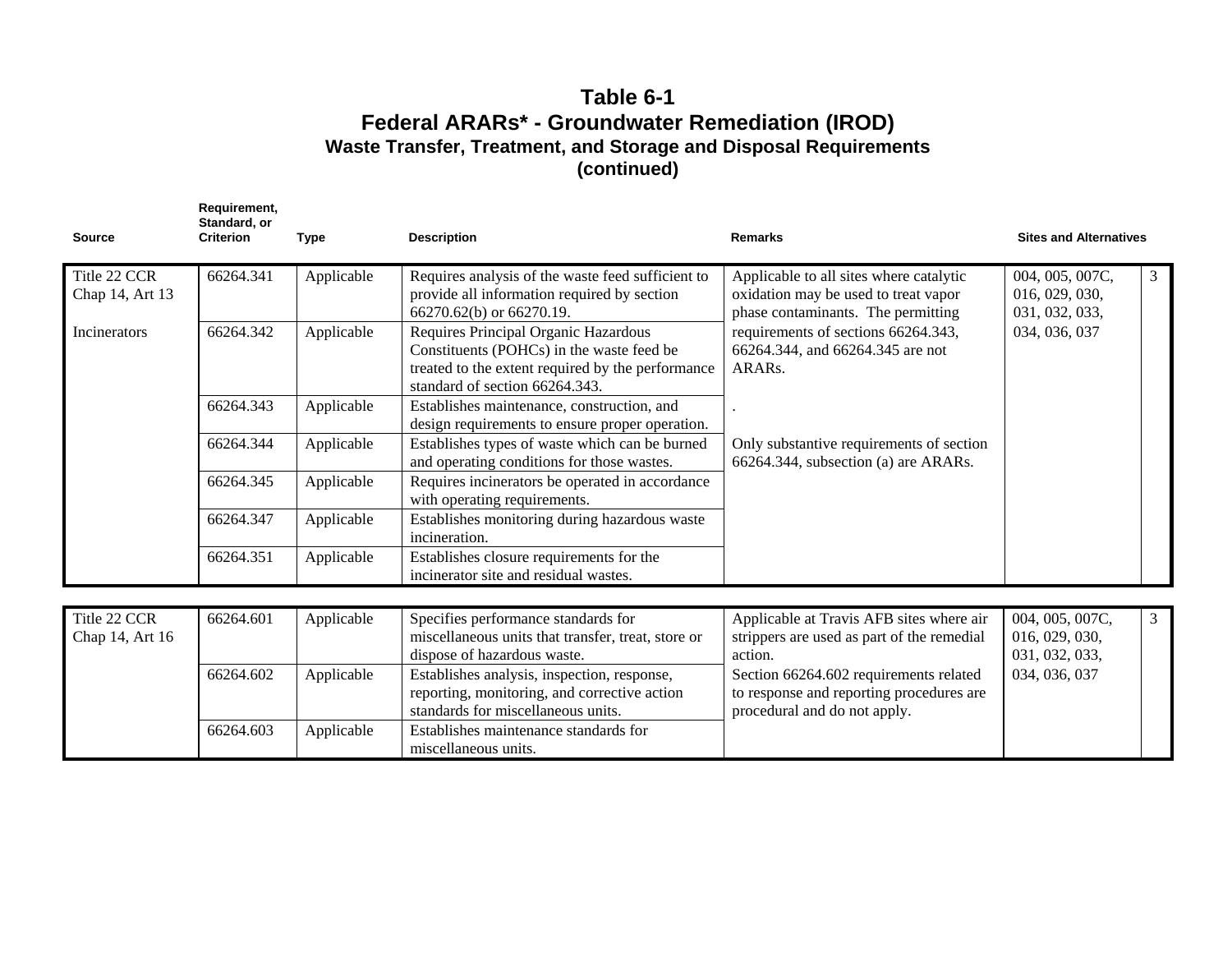| <b>Source</b>                                                                                | Requirement,<br>Standard, or<br><b>Criterion</b>     | <b>Type</b>                                                                                                              | <b>Description</b>                                                                                                                                                                                                                                                                                                                                     | <b>Remarks</b>                                                                                                                                                                                                                                                                                                                                      | <b>Sites and Alternatives</b>                                             |
|----------------------------------------------------------------------------------------------|------------------------------------------------------|--------------------------------------------------------------------------------------------------------------------------|--------------------------------------------------------------------------------------------------------------------------------------------------------------------------------------------------------------------------------------------------------------------------------------------------------------------------------------------------------|-----------------------------------------------------------------------------------------------------------------------------------------------------------------------------------------------------------------------------------------------------------------------------------------------------------------------------------------------------|---------------------------------------------------------------------------|
| Title 22 CCR<br>Chap 14, Art 27<br>(Air Emission<br>Standards for<br>Process Vents)          | 66264.1032<br>66264.1033<br>66264.1034<br>66264.1035 | Relevant and<br>Appropriate<br>Relevant and<br>Appropriate<br>Relevant and<br>Appropriate<br>Relevant and<br>Appropriate | Establishes emission limits when process<br>vents are used.<br>Establishes standards for closed vent systems<br>and control devices.<br>Establishes test methods and procedures for<br>closed vent systems.<br>Establishes recordkeeping requirements for<br>closed vent systems and parameters for<br>design analysis and performance.                | Relevant and appropriate to alternatives<br>where closed vent systems are used.<br>At NEWIOU groundwater sites, this<br>would include remediation systems which<br>have vents in the system to include air<br>strippers, UV oxidation and catalytic<br>oxidation equipment, and carbon treatment<br>vessels.                                        | 004, 005, 007C,<br>3<br>016, 029, 030,<br>031, 032, 033,<br>034, 036, 037 |
| Title 22 CCR<br>Chap 14, Art 28<br>(Air Emission<br>Standards for<br><b>Equipment Leaks)</b> | 66264.1054<br>66264.1063<br>66264.1064               | Relevant and<br>Appropriate<br>Relevant and<br>Appropriate<br>Relevant and<br>Appropriate                                | Establishes that pressure relief devices in<br>gas/vapor service shall be operated with no<br>detectable emissions.<br>Establishes leak detection monitoring<br>requirements.<br>Establishes recordkeeping requirements for<br>gas/vapor extraction systems.                                                                                           | Relevant and appropriate for actions where<br>gas/vapor extraction systems are used.<br>Actions include air stripping, activated<br>carbon adsorption, and catalytic oxidation<br>equipment.                                                                                                                                                        | 004, 005, 007C,<br>3<br>016, 029, 030,<br>031, 032, 033,<br>034, 036, 037 |
| Title 22 CCR<br>Chap 18, Art 1<br>(Land Disposal<br>Restrictions -<br>General)               | 66268.3<br>66268.7<br>66268.9                        | Applicable<br>Applicable<br>Applicable                                                                                   | Establishes land disposal restrictions,<br>including a prohibition of using dilution as a<br>substitute for treatment.<br>Establishes land disposal restrictions,<br>including requirements for waste analysis<br>and recordkeeping.<br>Establishes land disposal restrictions<br>including special rules for wastes that exhibit<br>a characteristic. | Applicable to hazardous wastes generated<br>from site construction activities. Places<br>restrictions on site disposal activities in<br>unauthorized areas. Section 66268.7,<br>paragraphs (a) $(1)$ , $(b)(1)$ , $(2)$ , and $(3)$ , and<br>$(c)(2)$ are substantive requirements. The<br>remainder of the section is procedural and<br>not ARARs. | 004, 005, 007C,<br>3<br>016, 029, 030,<br>031, 032, 033,<br>034, 036, 037 |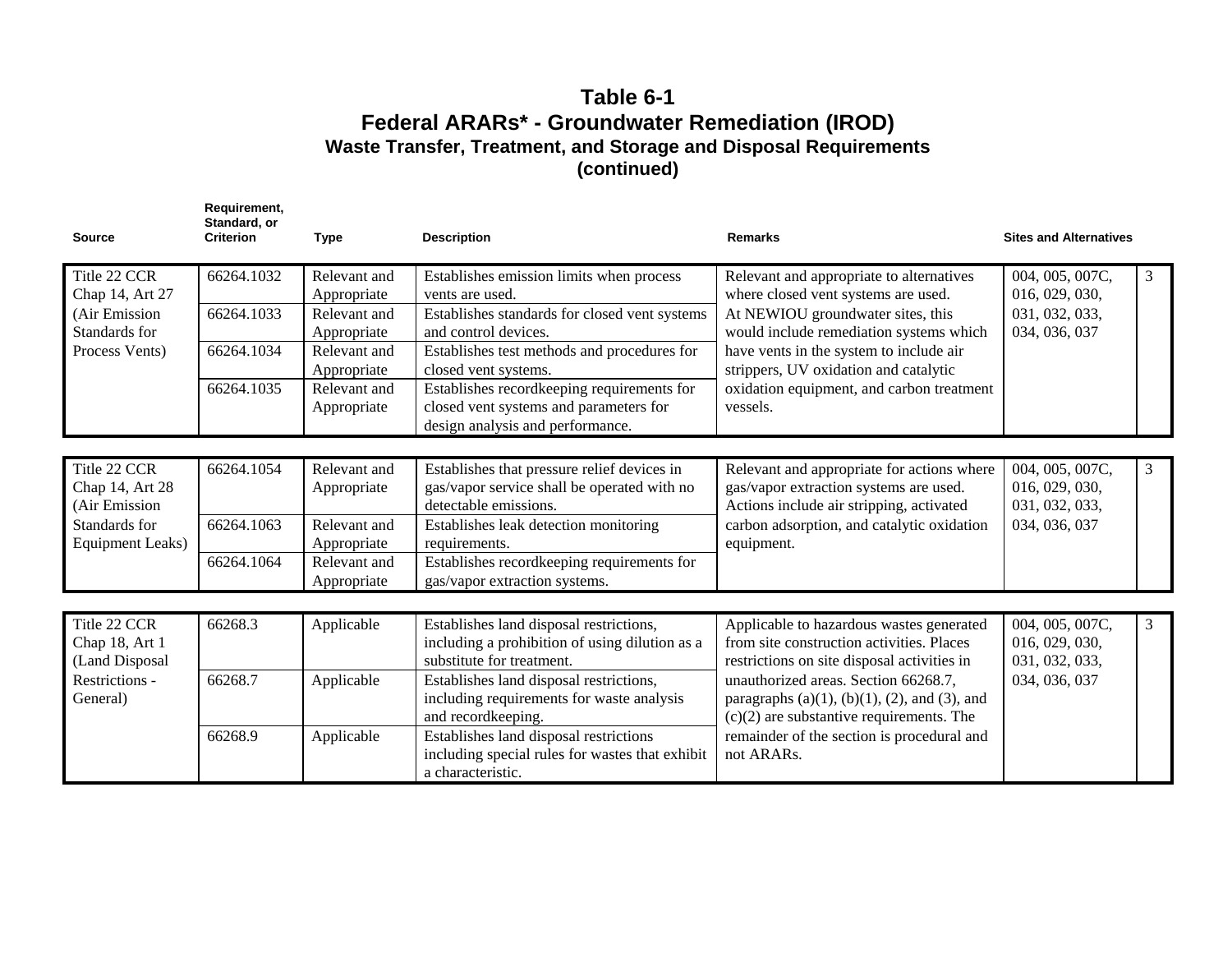| <b>Source</b>                  | Requirement,<br>Standard, or<br><b>Criterion</b> | Type               | <b>Description</b>                                                                                                                 | <b>Remarks</b>                                                                                                                                                                                                                                                                                                                                                                                                | <b>Sites and Alternatives</b>                                        |   |
|--------------------------------|--------------------------------------------------|--------------------|------------------------------------------------------------------------------------------------------------------------------------|---------------------------------------------------------------------------------------------------------------------------------------------------------------------------------------------------------------------------------------------------------------------------------------------------------------------------------------------------------------------------------------------------------------|----------------------------------------------------------------------|---|
| Title 22 CCR<br>Chap 18, Art 2 | <b>All Sections</b>                              | Applicable         | Establishes treatment technology for disposal<br>of waste to land for RCRA and non-RCRA<br>wastes identified in Section 66268.106. | Applicable to sites where material or<br>secondary waste from construction activities<br>(includes excavation for well installation,<br>pipeline installation, and foundations for<br>treatment facilities), or excavation material<br>is classified as hazardous or state regulated<br>waste. Wastes identified will be managed in<br>accordance with these standards using the<br>characterization process. | 004, 005, 007C,<br>016, 029, 030,<br>031, 032, 033,<br>034, 036, 037 | 3 |
|                                |                                                  |                    |                                                                                                                                    |                                                                                                                                                                                                                                                                                                                                                                                                               |                                                                      |   |
| Title 22 CCR,                  | 66268.30                                         | Applicable         | Establishes waste-specific LDRs.                                                                                                   | Applicable to groundwater remediation                                                                                                                                                                                                                                                                                                                                                                         | 004, 005,                                                            | 3 |
| Chap 18 Art 3                  | 66268.31                                         | Applicable         | Establishes LDRs for wastes containing                                                                                             | sites where media excavated for equipment                                                                                                                                                                                                                                                                                                                                                                     | 007C, 016, 029,                                                      |   |
|                                |                                                  |                    | dioxin.                                                                                                                            | installation is classified hazardous waste                                                                                                                                                                                                                                                                                                                                                                    | 030, 031, 032,                                                       |   |
| (Prohibitions on               | 66268.32                                         | Applicable         | Establishes LDRs for certain hazardous                                                                                             | and disposed of or treated on-site. Requires                                                                                                                                                                                                                                                                                                                                                                  | 033, 034, 037                                                        |   |
|                                |                                                  |                    | wastes.                                                                                                                            | identification of waste through the proper                                                                                                                                                                                                                                                                                                                                                                    |                                                                      |   |
| Land Disposal)                 | 66268.33                                         | Applicable         | Establishes LDRs - First Third Wastes.                                                                                             | characterization process.                                                                                                                                                                                                                                                                                                                                                                                     |                                                                      |   |
|                                | 66268.34                                         | Applicable         | Establishes LDRs - Second Third Wastes.                                                                                            |                                                                                                                                                                                                                                                                                                                                                                                                               |                                                                      |   |
|                                | 66268.35                                         | Applicable         | Establishes LDRs - Third Third Wastes.                                                                                             |                                                                                                                                                                                                                                                                                                                                                                                                               |                                                                      |   |
|                                | 6626836                                          | $\Delta$ nnlicahle | Prohibite land dienosal of newly listed wastes                                                                                     |                                                                                                                                                                                                                                                                                                                                                                                                               |                                                                      |   |

| 66268.34 | Applicable | Establishes LDRs - Second Third Wastes.          |
|----------|------------|--------------------------------------------------|
| 66268.35 | Applicable | Establishes LDRs - Third Third Wastes.           |
| 66268.36 | Applicable | Prohibits land disposal of newly listed wastes.  |
| 66268.37 | Applicable | Prohibits land disposal of ignitable and         |
|          |            | corrosive characteristic wastes whose            |
|          |            | treatment standards were vacated.                |
| 66268.38 | Applicable | Identifies waste specific prohibitions on        |
|          |            | newly identified organic toxicity characteristic |
|          |            | wastes and newly listed coke by-product and      |
|          |            | chlorotoluene wastes.                            |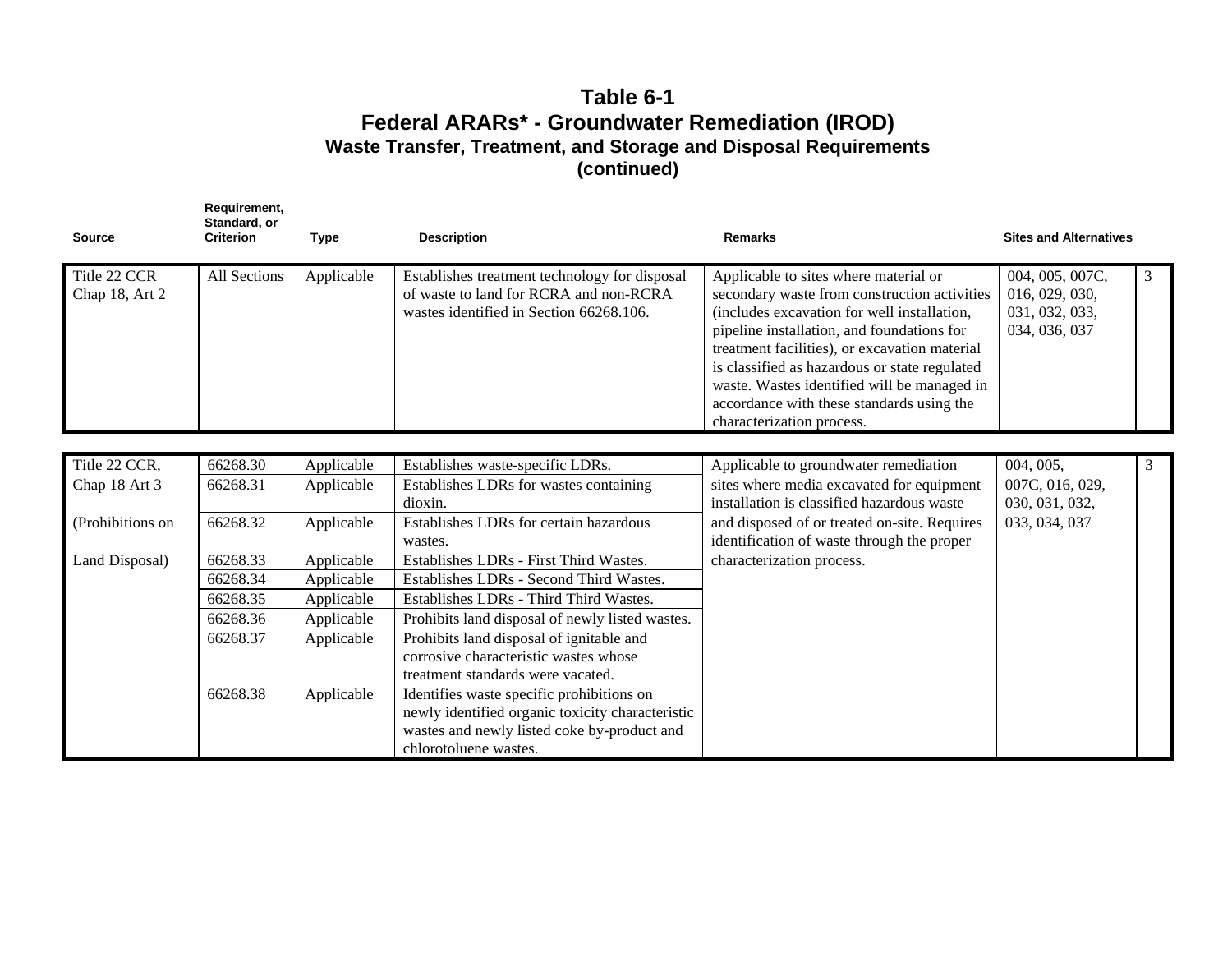| <b>Source</b>                                                                  | Requirement,<br>Standard, or<br><b>Criterion</b> | Type       | <b>Description</b>                                                                                                                           | <b>Remarks</b>                                                                                               | <b>Sites and Alternatives</b>                                                          |
|--------------------------------------------------------------------------------|--------------------------------------------------|------------|----------------------------------------------------------------------------------------------------------------------------------------------|--------------------------------------------------------------------------------------------------------------|----------------------------------------------------------------------------------------|
| Title 22 CCR<br>Chap 18, Art 4                                                 | All Sections                                     | Applicable | Identifies treatment standards for halogenated organic<br>compounds regulated by Section 66268.32.                                           | Applicable to sites where excavated<br>material is classified as hazardous<br>waste. Identified waste        | 004, 005, 007C,<br>3<br>016, 029, 030,<br>031, 032, 033,                               |
| Title 22 CCR<br>Chap 18, Art 5                                                 | All Sections                                     | Applicable | Establishes prohibitions on storage of hazardous<br>wastes restricted under Article 3 of this chapter or<br>RCRA Section 3004 (42 USC 6924). | will be managed in accordance with<br>these standards. Applicable at<br>groundwater sites where contaminated | 034, 036, 037                                                                          |
| Title 22 CCR<br>Chap 18, Art 10                                                | 66268.100                                        | Applicable | Establishes land disposal prohibitions for non-RCRA<br>hazardous wastes.                                                                     | soils are excavated in order to install<br>remediation equipment.                                            |                                                                                        |
| Title 22 CCR<br>Chap 18, Art 11                                                | All Sections                                     | Applicable | Establishes disposal restrictions, prohibitions, and<br>treatment standards for certain identified hazardous<br>wastes.                      |                                                                                                              |                                                                                        |
| Title 22 CCR<br>Chap 43<br>(Management of<br>Extremely<br>Hazardous<br>Wastes) | 67430.3                                          | Applicable | Establishes requirements for the removal of spilled or<br>improperly deposited extremely hazardous wastes.                                   | Applicable to NEWIOU groundwater<br>sites where unintentional spills may<br>occur.                           | $\mathfrak{Z}$<br>004, 005, 007C,<br>016, 029, 030,<br>031, 032, 033,<br>034, 036, 037 |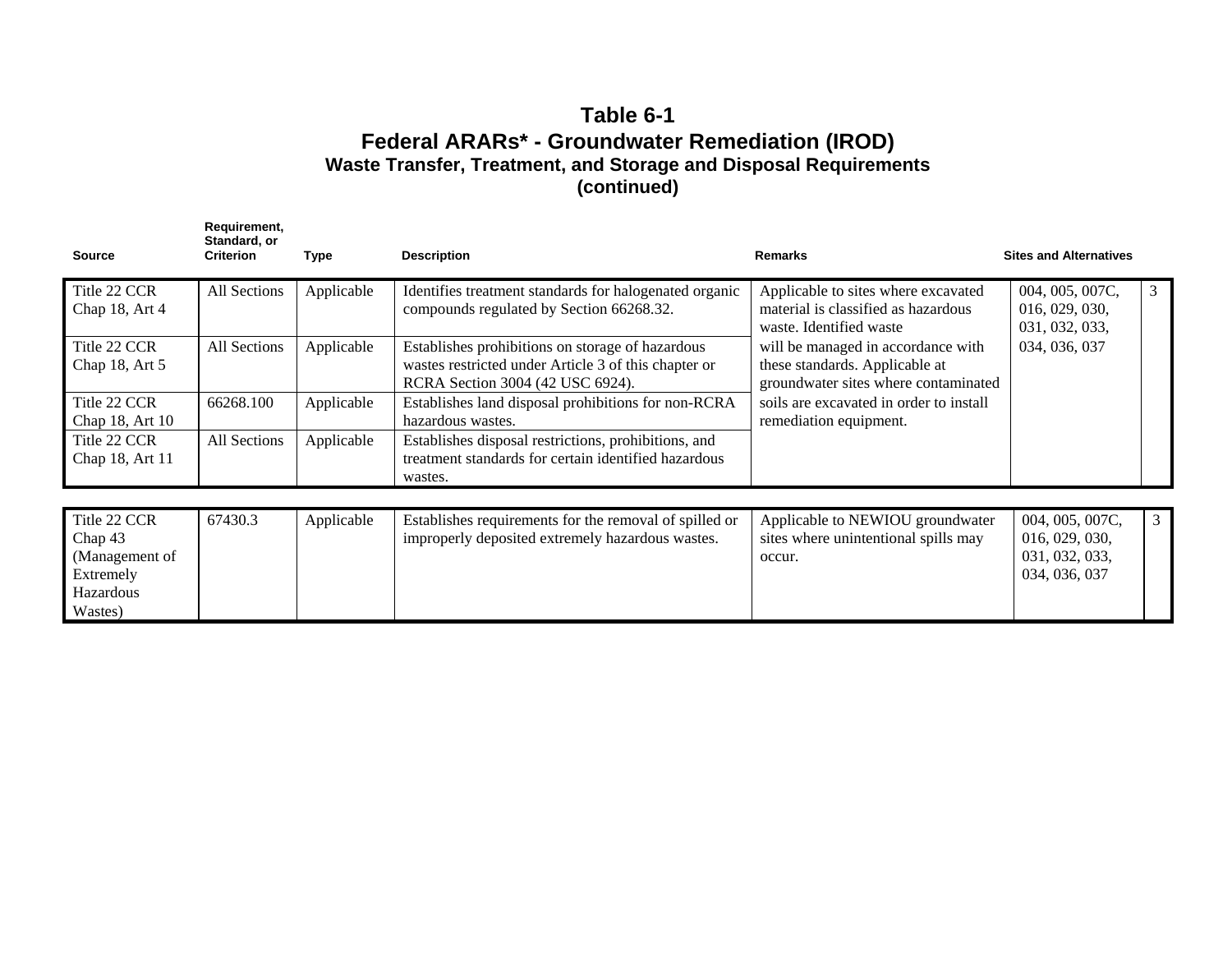### **Table 6-2 State ARARs - Groundwater Remediation (IROD) Air Remediation Requirements**

|                                                        | Requirement,<br>Standard, or |             |                                                                                                                                                                                                          |                                                                                                                                                                                                                                                                                                                                                                                                                                     |                                                                      |   |
|--------------------------------------------------------|------------------------------|-------------|----------------------------------------------------------------------------------------------------------------------------------------------------------------------------------------------------------|-------------------------------------------------------------------------------------------------------------------------------------------------------------------------------------------------------------------------------------------------------------------------------------------------------------------------------------------------------------------------------------------------------------------------------------|----------------------------------------------------------------------|---|
| <b>Source</b>                                          | <b>Criterion</b>             | <b>Type</b> | <b>Description</b>                                                                                                                                                                                       | <b>Remarks</b>                                                                                                                                                                                                                                                                                                                                                                                                                      | <b>Sites and Alternatives</b>                                        |   |
| Regulation<br>$2$ , Rule 1<br>(Bay Area<br>Air Quality | 308                          | Applicable  | Establishes that fugitive emissions<br>from equipment or facilities must<br>comply with all applicable<br>requirements.                                                                                  | Applicable to actions where air strippers or other systems using<br>pressurized components (UV oxidation, carbon adsorption,<br>catalytic oxidation, and ion exchange) could result in fugitive<br>VOC emissions.                                                                                                                                                                                                                   | 004, 005, 007C,<br>016, 029, 030,<br>031, 032, 033,<br>034, 036, 037 | 3 |
| Management<br>District<br>Regulations)                 | 316                          | Applicable  | Establishes maximum levels for<br>toxic air contaminants, which, if<br>exceeded, require a risk screening<br>analysis.                                                                                   | Applicable to actions which have the potential to emit toxic air<br>contaminants (e.g., TCE). Substantive provisions are applicable<br>to actions including air stripping, UV oxidation, carbon<br>adsorption, catalytic oxidation, and ion exchange.                                                                                                                                                                               |                                                                      |   |
|                                                        | 501                          | Applicable  | Establishes that continuous emission<br>monitors meet certain requirements.                                                                                                                              | Applicable to all sites or actions where air stripping, UV<br>oxidation, carbon adsorption, catalytic oxidation, and ion<br>exchange technologies are used in the remedial action.                                                                                                                                                                                                                                                  |                                                                      |   |
| Regulation<br>$2$ , Rule $2$                           | 112                          | Applicable  | Establishes exemptions for<br>emissions of secondary pollutants<br>from abatement control equipment<br>which complies with BACT or<br><b>BARCT</b> requirements.                                         | Applicable to actions where BARCT or BACT abatement<br>devices are used (i.e., carbon adsorption is used together with<br>catalytic oxidation or UV oxidation or ion exchange) but where<br>secondary emissions from the abatement equipment still exist.                                                                                                                                                                           | 004, 005, 007C,<br>016, 029, 030,<br>031, 032, 033,<br>034, 036, 037 | 3 |
|                                                        | 301                          | Applicable  | Establishes BACT requirement for<br>new sources which emit in excess of<br>10 lbs per day of precursor organic<br>compounds, non-precursor organic<br>compounds, $NO_x$ , $SO_x$ , $PM_{10}$ or $CO_2$ . | Applicable to all actions with potential to discharge to air. Not<br>applicable for permitting requirements or authority to construct<br>but applicable for determining the applicability of BACT to a<br>new source. Remedial alternatives using air strippers must<br>ensure BACT is used (i.e., air stripping, catalytic oxidation with<br>carbon adsorption) to control emissions in excess of levels<br>specified in the rule. |                                                                      |   |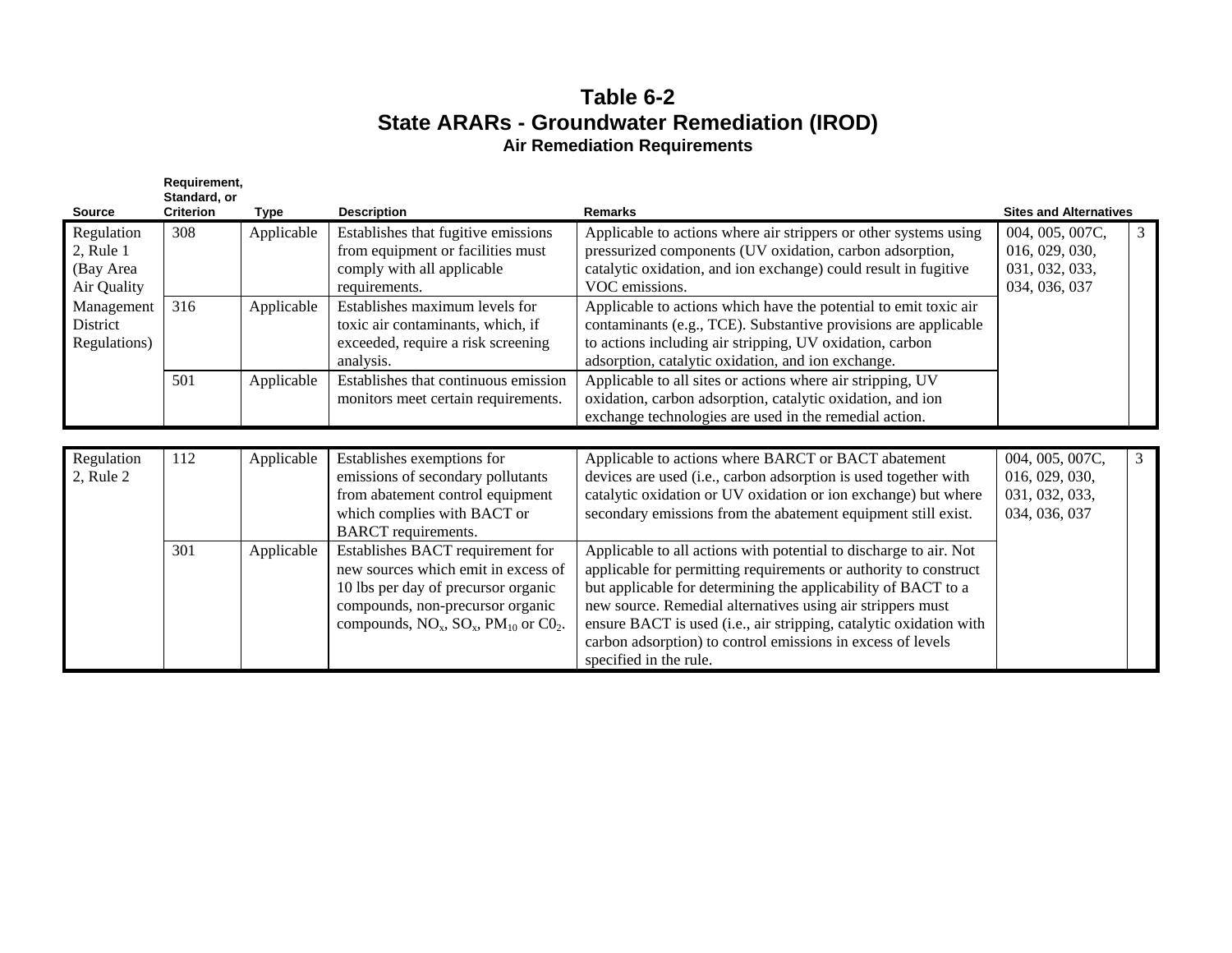### **Table 6-2 State ARARs - Groundwater Remediation (IROD) Air Remediation Requirements (continued)**

|              | Requirement,<br>Standard, or |            |                                      |                                                                 |                               |  |
|--------------|------------------------------|------------|--------------------------------------|-----------------------------------------------------------------|-------------------------------|--|
| Source       | <b>Criterion</b>             | Type       | <b>Description</b>                   | <b>Remarks</b>                                                  | <b>Sites and Alternatives</b> |  |
| Regulation 6 | 301                          | Applicable | Establishes limitations on visible   | Applicable to sites where excavation or construction activities | 004, 005, 007C,               |  |
|              |                              |            | emissions and opacity.               | have the potential to release particulate matter into the air   | 016, 029, 030,                |  |
|              | 302                          | Applicable | Establishes limitations on opacity.  | (i.e., dirt and dust), or at sites where portable soldiering,   | 031, 032, 033,                |  |
|              | 303                          | Applicable | Establishes limitations on emission  | brazing, welding equipment is used. Also applicable at sites    | 034, 036, 037                 |  |
|              |                              |            | rates, concentration, visible        | where portable combustion engines of $<$ 25 liters of           |                               |  |
|              |                              |            | emissions, and opacity.              | displacement are used.                                          |                               |  |
|              | 501                          | Applicable | Establishes requirements for         | Applicable to all actions subject to Regulation 6.              |                               |  |
|              |                              |            | sampling facilities and instruments. |                                                                 |                               |  |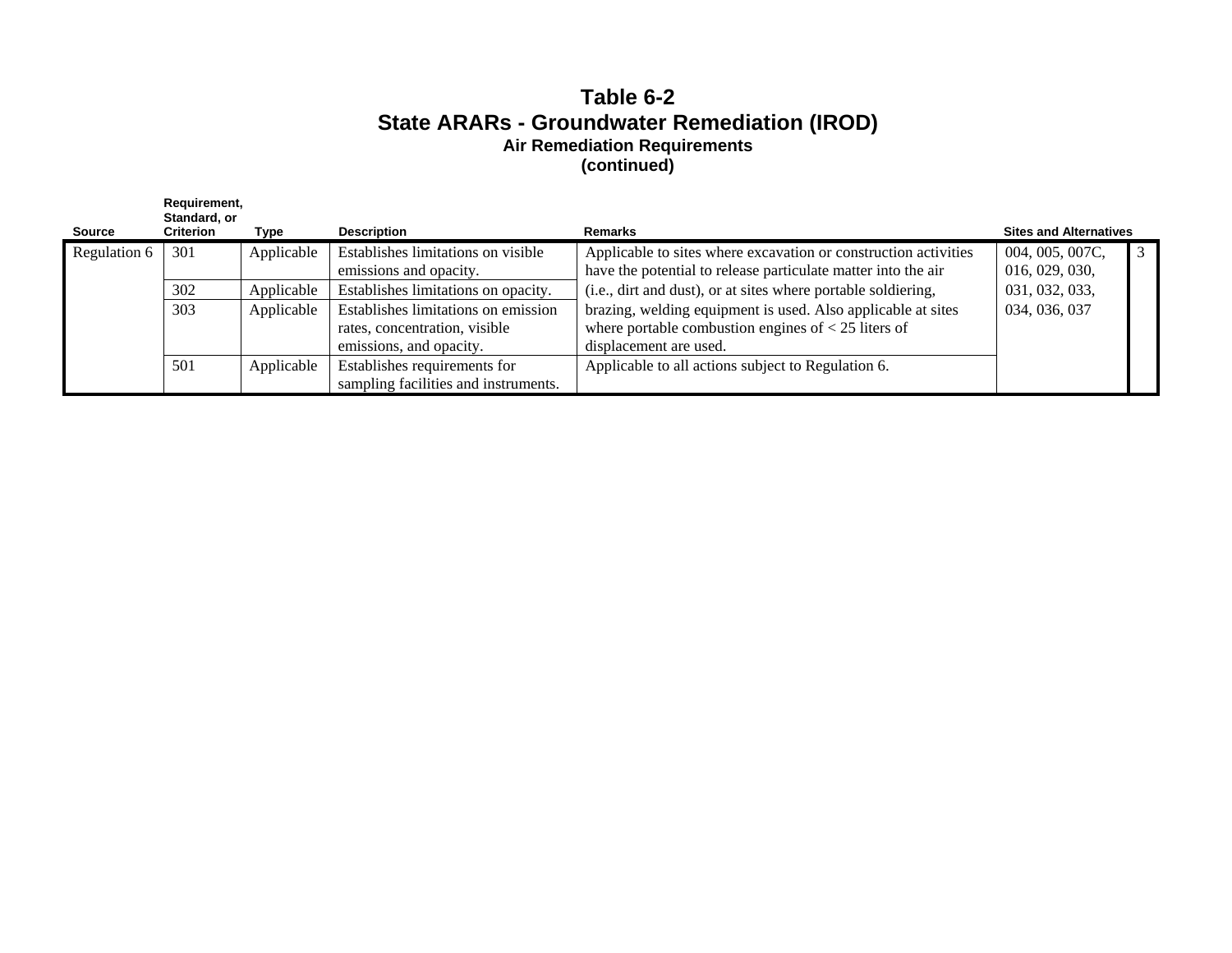## **Table 6-3 State ARARs - Groundwater Remediation (IROD) Fish and Game Requirements**

| <b>Source</b> | Requirement,<br>Standard, or<br><b>Criterion</b> | <b>Type</b>                 | <b>Description</b>                                                                                                                     | <b>Remarks</b>                                                                                                                                              | <b>Sites and Alternatives</b>    |              |
|---------------|--------------------------------------------------|-----------------------------|----------------------------------------------------------------------------------------------------------------------------------------|-------------------------------------------------------------------------------------------------------------------------------------------------------------|----------------------------------|--------------|
| California    | 1908                                             | Applicable                  | Prohibits the import, taking or possession of rare                                                                                     | Applicable to active groundwater remediation sites                                                                                                          | 004, 005,                        | $\mathbf{3}$ |
| Fish and      |                                                  |                             | or endangered native plants.                                                                                                           | where rare or endangered native plants exist.                                                                                                               | 007C, 016,                       |              |
| Game Code     | 2080                                             | Applicable                  | Prohibits the import, taking or sale of threatened<br>or endangered native plants.                                                     | Requires site surveys prior to action to determine<br>presence of endangered/threatened plants at the                                                       | 029, 030, 031,<br>032, 033, 034, |              |
|               | 2091                                             | Relevant and<br>Appropriate | Requires state agencies to use alternative actions<br>where impact to threatened or endangered species<br>or habitat is found.         | site and consideration of potential impact at sites<br>where impact to endangered or threatened species<br>may occur. Will be considered at all groundwater | 036, 037                         |              |
|               | 2092                                             | Relevant and<br>Appropriate | Requires state agencies to adopt reasonable<br>alternative actions where project would result in<br>the extinction of a species.       | sites where active remediation occurs.                                                                                                                      |                                  |              |
|               | 3005                                             | Applicable                  | Prohibits taking of birds or animals with net,<br>pound, cage, trap, set line, wire, or poison.                                        | Applicable at all groundwater remediation sites<br>where birds, animals, or other wildlife identified                                                       |                                  |              |
|               | 3511                                             | Applicable                  | Prohibits taking of birds identified as "fully<br>protected."                                                                          | by the applicable statutory provision exist.                                                                                                                |                                  |              |
|               | 3513                                             | Applicable                  | Prohibits taking or possession of mammals<br>identified as "fully protected."                                                          |                                                                                                                                                             |                                  |              |
|               | 5050                                             | Applicable                  | Prohibits taking or possession of reptiles and<br>amphibians identified as "fully protected."                                          |                                                                                                                                                             |                                  |              |
|               | 5515                                             | Applicable                  | Prohibits taking or possession of fish identified as<br>"fully protected."                                                             |                                                                                                                                                             |                                  |              |
|               | 5650                                             | Applicable                  | Prohibits deposit or placement of specified<br>materials and substances into places where it can<br>pass into the waters of the state. | Applicable to all groundwater remediation actions or<br>sites where substances have a pathway to state<br>waters.                                           |                                  |              |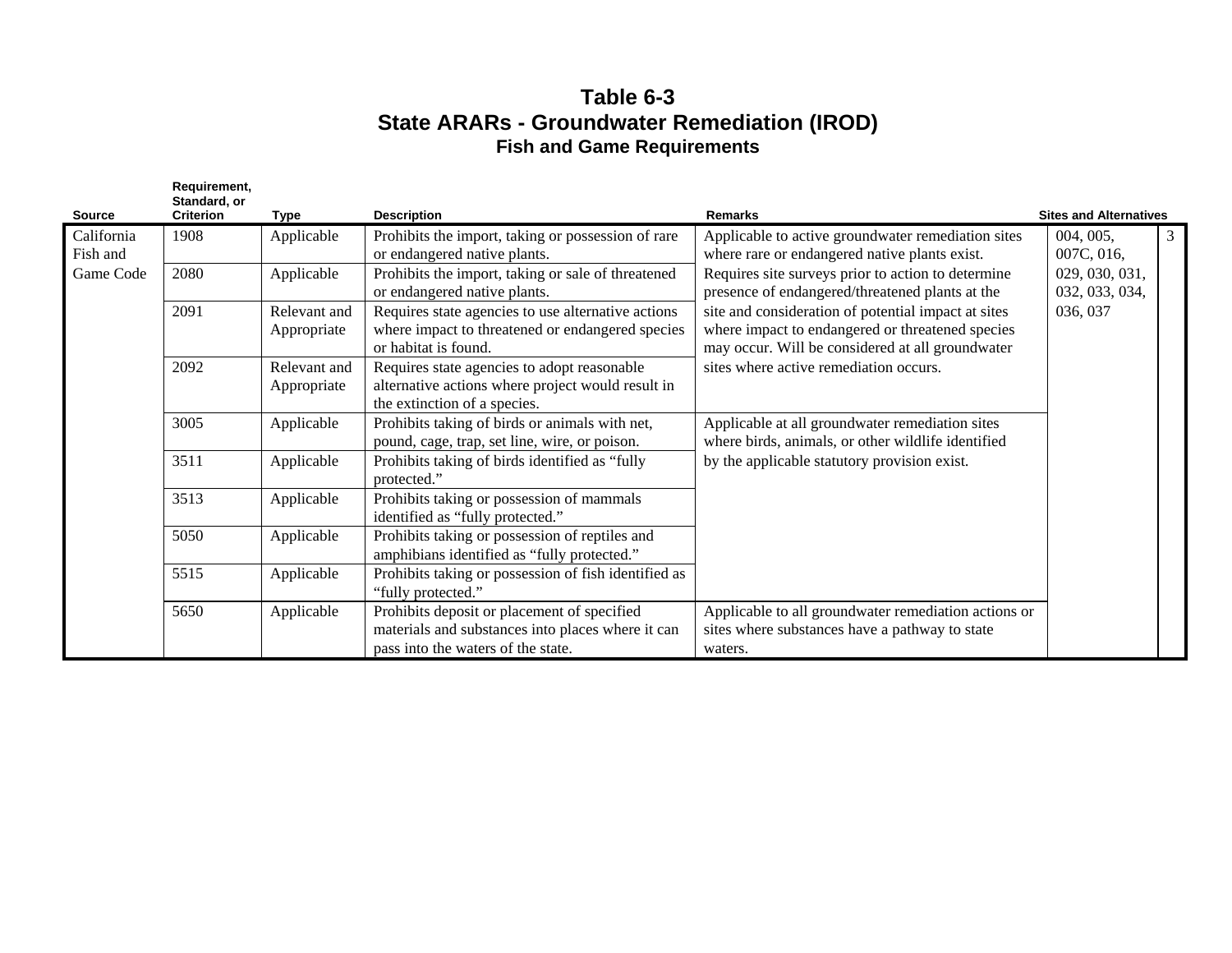### **Table 6-3 State ARARs - Groundwater Remediation (IROD) Fish and Game Requirements (continued)**

| <b>Source</b>                              | Requirement,<br>Standard, or<br><b>Criterion</b>                                     | <b>Type</b>             | <b>Description</b>                                                                                                                               | <b>Remarks</b>                                                                                                                                                                                                                                                                                                                                                 | <b>Sites and Alternatives</b>                                        |                |
|--------------------------------------------|--------------------------------------------------------------------------------------|-------------------------|--------------------------------------------------------------------------------------------------------------------------------------------------|----------------------------------------------------------------------------------------------------------------------------------------------------------------------------------------------------------------------------------------------------------------------------------------------------------------------------------------------------------------|----------------------------------------------------------------------|----------------|
| California<br>Fish and<br>Game<br>Policies | Manage-<br>ment and<br>Utilization<br>of Fish and<br>Wildlife on<br>Federal<br>Lands | Performance<br>Standard | Establishes management policies and<br>defines methodologies used in<br>protecting all fish, wildlife, and<br>threatened and endangered species. | Although these policies are not promulgated regulations and<br>therefore, cannot be legally defined as ARARs, these<br>policies do contain substantive provisions which will be<br>relied upon in the decision process, consistent with<br>applicable federal laws and statutes. Will be followed at all<br>groundwater sites where active remediation occurs. | 004, 005, 007C,<br>016, 029, 030,<br>031, 032, 033,<br>034, 036, 037 | 3              |
|                                            | Wetlands<br>Resource<br>Policy                                                       | Performance<br>Standard | Establishes management policies and<br>defines methodologies to assure no<br>net loss of wetland habitat value or<br>acreage.                    | The Wetlands Resource Policy will be followed at sites<br>where wetland habitat occurs.                                                                                                                                                                                                                                                                        | 007, 033                                                             | $\overline{3}$ |
|                                            |                                                                                      |                         |                                                                                                                                                  |                                                                                                                                                                                                                                                                                                                                                                |                                                                      |                |
| Title 14<br><b>CCR</b>                     | 40.00                                                                                | Applicable              | Prohibits the taking of possession of<br>native reptiles and amphibians.                                                                         | Applicable to all site and action alternatives where identified<br>mammals, fish, reptiles or amphibians, or plants exist.                                                                                                                                                                                                                                     | 004, 005, 007C,<br>016, 029, 030,                                    | $\mathfrak{Z}$ |
|                                            | 40.10                                                                                | Applicable              | Prohibits the taking of possession of<br>native reptiles and amphibians.                                                                         | Will be considered at all groundwater sites where active<br>remediation occurs.                                                                                                                                                                                                                                                                                | 031, 032, 033,<br>034, 036, 037                                      |                |
|                                            | 460                                                                                  | Applicable              | Prohibits the taking of certain fur<br>bearing mammals at any time.                                                                              | Requires site surveys prior to action to determine presence of<br>endangered/threatened plants at the site.                                                                                                                                                                                                                                                    |                                                                      |                |
|                                            | 640                                                                                  | Applicable              | Establishes requirement for fish and<br>wildlife planning to optimize fish and<br>wildlife resources.                                            | Species found at Travis AFB which are covered by these<br>sections include the Black-Shouldered Kite, Boggs Lake<br>Dodder, Burrowing Owl, Coopers Hawk, California Gull,                                                                                                                                                                                      |                                                                      |                |
|                                            | 670.2                                                                                | Applicable              | Establishes species, subspecies, and<br>varieties of native California plants as<br>endangered, threatened, or rare.                             | Golden Eagle, Loggerhead Shrike, Northern Harrier, Red<br>Fox, Tri-colored Blackbird, Vernal Pool Fairy Shrimp,<br>Contra Costa Goldfields, Northwestern Pond Turtle, San                                                                                                                                                                                      |                                                                      |                |
|                                            | 670.5                                                                                | Applicable              | Establishes species, subspecies, and<br>varieties of native California plants as<br>endangered, threatened, or rare.                             | Francisco Forktail Damselfly, Vernal Pool Tadpole Shrimp.                                                                                                                                                                                                                                                                                                      |                                                                      |                |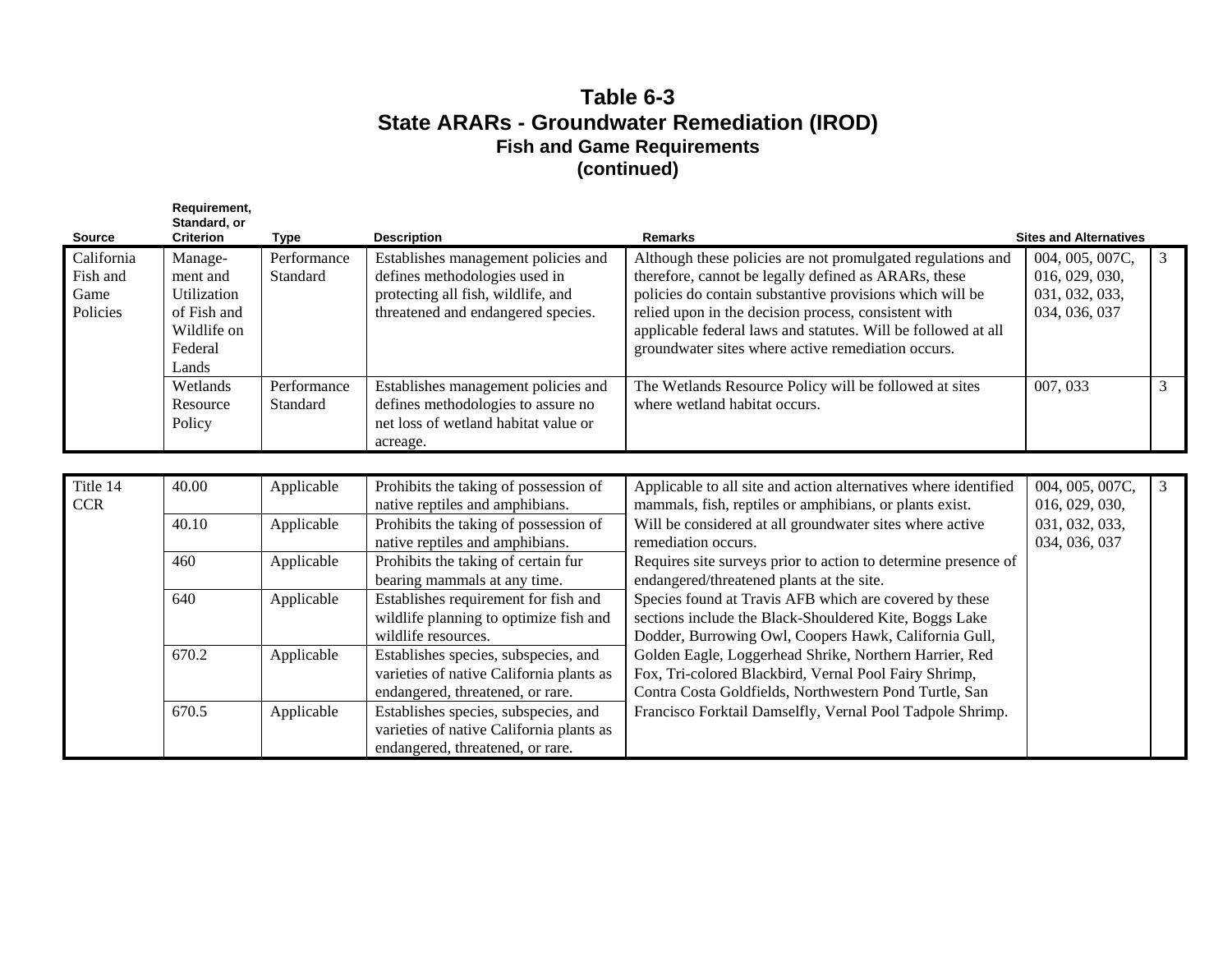# **Table 6-4 State ARARs - Groundwater Remediation (IROD) Water Board Requirements**

|                                                                                                                                                                                                                                                                    | Requirement,<br>Standard, or        |             |                                                                                                                                                                                                                                                                                                                                                                                                                                                                                                                                                                                                                                                                                                                                                                                                                                                                                                                                           |                                                                                                                                                                                                                                                                                                                                                                                                                                                                                                                                                                                                                                                                                                                                                                                                                                                                                                                                                                                                                                                                                                                                             |                                                                      |
|--------------------------------------------------------------------------------------------------------------------------------------------------------------------------------------------------------------------------------------------------------------------|-------------------------------------|-------------|-------------------------------------------------------------------------------------------------------------------------------------------------------------------------------------------------------------------------------------------------------------------------------------------------------------------------------------------------------------------------------------------------------------------------------------------------------------------------------------------------------------------------------------------------------------------------------------------------------------------------------------------------------------------------------------------------------------------------------------------------------------------------------------------------------------------------------------------------------------------------------------------------------------------------------------------|---------------------------------------------------------------------------------------------------------------------------------------------------------------------------------------------------------------------------------------------------------------------------------------------------------------------------------------------------------------------------------------------------------------------------------------------------------------------------------------------------------------------------------------------------------------------------------------------------------------------------------------------------------------------------------------------------------------------------------------------------------------------------------------------------------------------------------------------------------------------------------------------------------------------------------------------------------------------------------------------------------------------------------------------------------------------------------------------------------------------------------------------|----------------------------------------------------------------------|
| Source                                                                                                                                                                                                                                                             | <b>Criterion</b>                    | <b>Type</b> | <b>Description</b>                                                                                                                                                                                                                                                                                                                                                                                                                                                                                                                                                                                                                                                                                                                                                                                                                                                                                                                        | <b>Remarks</b>                                                                                                                                                                                                                                                                                                                                                                                                                                                                                                                                                                                                                                                                                                                                                                                                                                                                                                                                                                                                                                                                                                                              | <b>Sites and Alternatives</b>                                        |
| <b>Federal Water</b><br><b>Pollution Control</b><br>Act Section 402,<br>Porter Cologne<br>Water Act;<br>California Water<br>Code, Division 7,<br>Sections 13000,<br>13140, 13240,<br><b>Water Quality</b><br>Control Plan for<br>the San<br>Francisco Bay<br>Basin | <b>SWRCB</b><br>Resolution<br>68-16 | Applicable  | Establishes policy that whenever the existing quality of<br>water is better than the quality established in policies<br>as of the date on which such policies become effective,<br>such existing high quality will be maintained until it<br>has been demonstrated that any change will be<br>consistent with maximum benefit to the people of the<br>State, won't unreasonably affect present and<br>anticipated beneficial use of such water and will not<br>result in water quality less than prescribed in the<br>policies. Discharges or proposed discharges to existing<br>high quality waters will be required to meet waste<br>discharge requirements which will result in the best<br>practicable treatment or control of the discharge<br>necessary to assure that a pollution or nuisance will not<br>occur and the highest water quality consistent with<br>maximum benefit to the people of the State will be<br>maintained. | Applicable to sites where<br>groundwater IROD actions will cause<br>active discharges to surface water<br>(i.e., Union Creek). The lead agency,<br>U.S. EPA, and water board agree to<br>disagree as to the applicability of this<br>section with respect to passive<br>discharge and plume migration.<br>Throughout the IROD, plumes at<br>these sites will be monitored and<br>evaluated to ensure migration is not<br>present.<br>San Francisco Bay Region Order<br>Number 94-087 establishes<br>requirements for discharge or reuse of<br>extracted and treated groundwater<br>which was contaminated by VOCs.<br>Contaminants in treated groundwater<br>shall not exceed the more stringent of<br>the substantive standards set forth in<br>Order 94-087, MCLs, or such levels<br>necessary to preclude degradation of<br>the receiving water quality. The<br>numeric effluent limitations for<br>discharges to treated water that<br>comply with Resolution 68-16 are<br>specified in Table 6-6. The discharge<br>must also comply with paragraphs<br>A.1, A.2, and A.3 (prohibitions) of<br>General Waste Discharge Order<br>94-087. | 004, 005, 007C,<br>016, 029, 030,<br>031, 032, 033,<br>034, 036, 037 |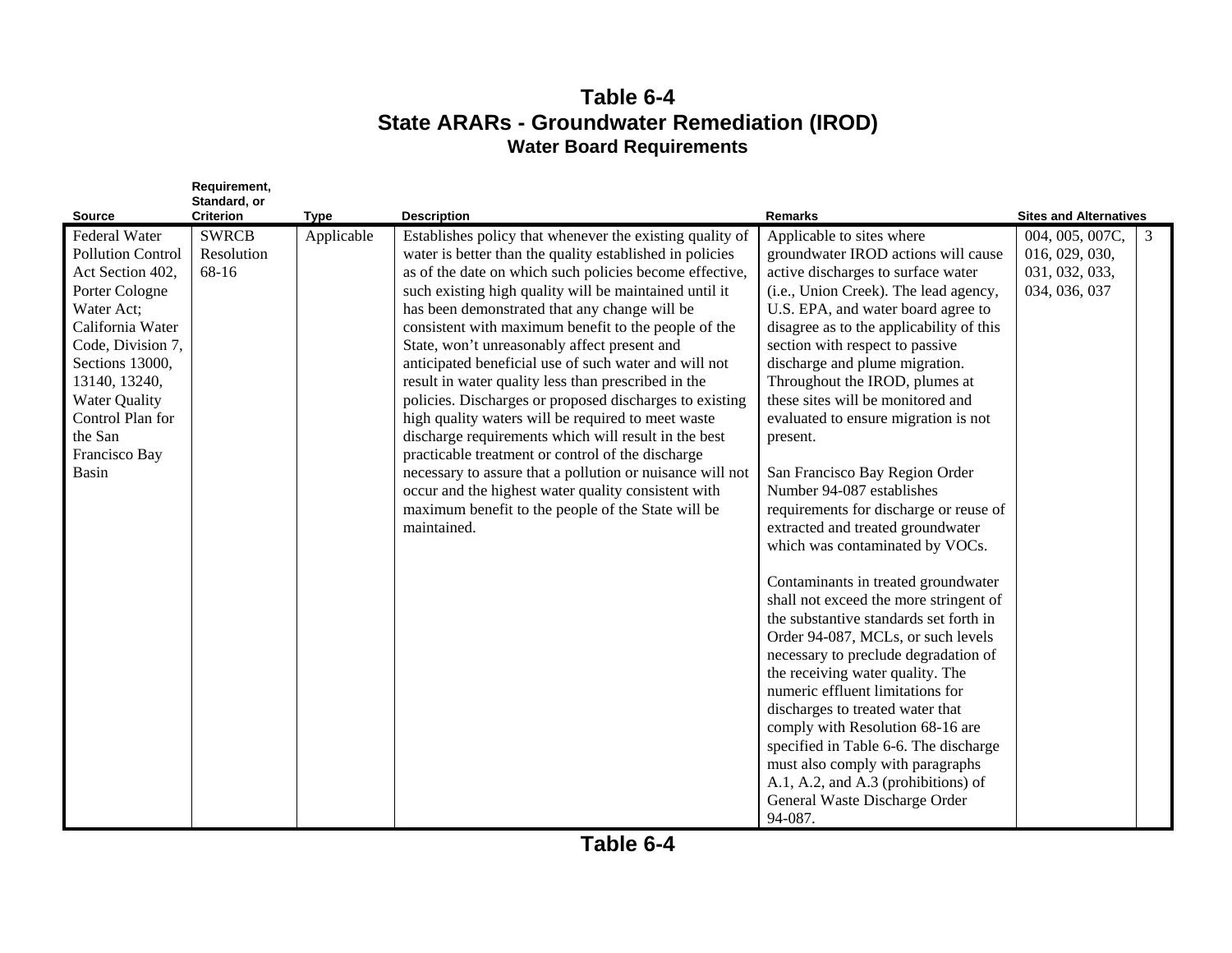#### **State ARARs - Groundwater Remediation (IROD) Water Board Requirements (continued)**

| <b>Source</b>                                                                                   | Requirement,<br>Standard, or<br><b>Criterion</b> | <b>Type</b>                    | <b>Description</b>                                                                                                                                                                                                                                                                                                                                                                                                                                                                                                                                                                   | <b>Remarks</b>                                                                                                                                                                                                                                                                                                                         | <b>Sites and Alternatives</b>                                        |      |
|-------------------------------------------------------------------------------------------------|--------------------------------------------------|--------------------------------|--------------------------------------------------------------------------------------------------------------------------------------------------------------------------------------------------------------------------------------------------------------------------------------------------------------------------------------------------------------------------------------------------------------------------------------------------------------------------------------------------------------------------------------------------------------------------------------|----------------------------------------------------------------------------------------------------------------------------------------------------------------------------------------------------------------------------------------------------------------------------------------------------------------------------------------|----------------------------------------------------------------------|------|
| <b>Regional Water</b><br><b>Quality Control</b><br>Board, San<br>Francisco Bay<br>Area          | <b>RWQCB</b><br>Resolution<br>88-160             | Applicable                     | Urges the dischargers of extracted groundwater from<br>groundwater cleanup projects to reclaim their effluents<br>to the extent technologically and economically<br>feasible, and if not technologically and economically<br>feasible, urges discharge to POTWs. Where neither<br>reclamation or POTW discharge is technically or<br>economically feasible, discharge in accordance with<br>NPDES requirements will be authorized by the board.                                                                                                                                      | Applicable to all groundwater sites<br>where groundwater extraction<br>occurs. Board NPDES permitting<br>requirements identified by the<br>resolution are procedural and not<br>ARARs. The reused water must<br>comply with para D of General<br>Waste Discharge Order 94-087 and<br>effluent treatment levels listed in<br>Table 6-8. | 004, 005, 007C,<br>016, 029, 030,<br>031, 032, 033,<br>034, 036, 037 | 3    |
| Title 23 CCR<br>Chapter 15<br>(CWC Sections<br>13140 - 13147,<br>13260, 13263,<br>13267, 13304) | 2511(d)                                          | Relevant<br>and<br>Appropriate | Establishes exemption from provisions of this<br>subsection for actions taken by/at the direction of<br>public agencies to clean up or abate conditions of<br>pollution resulting from unintentional or unauthorized<br>releases of waste or pollutants to the environment.<br>Requires wastes, pollutants, or contaminated materials<br>removed from the immediate place of release to be<br>discharged according to Art 2. Remedial actions<br>intended to contain such wastes at the place of release<br>shall implement provisions of this subchapter to the<br>extent feasible. | Relevant and appropriate to<br>monitoring requirements and other<br>specific actions which are not related<br>to final cleanup levels or goals at<br>both sites where active remediation<br>will occur and where natural<br>attenuation has been selected as the<br>interim remedy.                                                    | 006, 007                                                             | 2, 3 |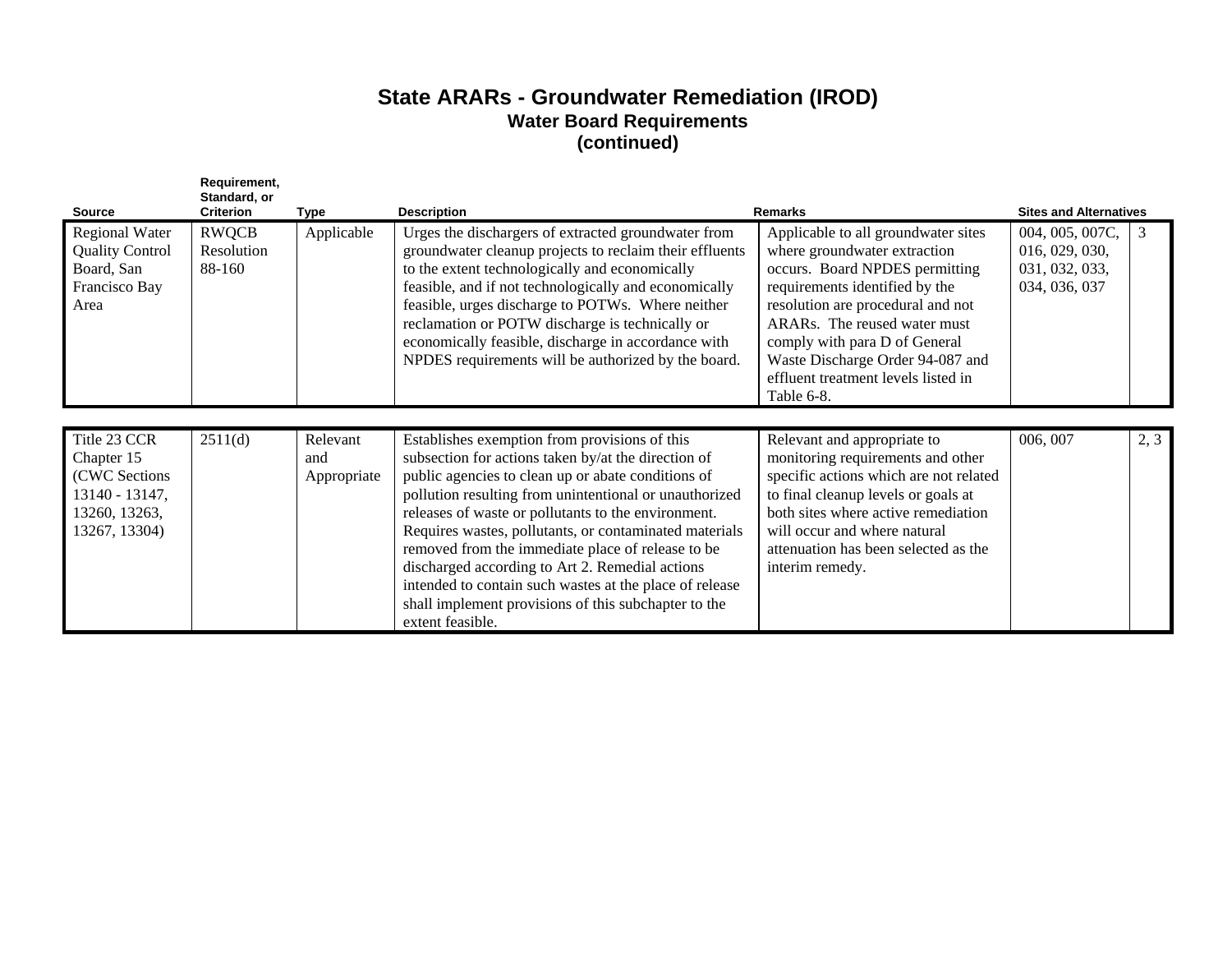## **Table 6-4 State ARARs - Groundwater Remediation (IROD) Water Board Requirements (continued)**

|                                                                 | Requirement,<br>Standard, or                                                                                            |                         |                                                                                                                                     |                                                                                                                                                                                                                                                                                                                                                                                                                                                                                                                                     |                                                                                        |  |
|-----------------------------------------------------------------|-------------------------------------------------------------------------------------------------------------------------|-------------------------|-------------------------------------------------------------------------------------------------------------------------------------|-------------------------------------------------------------------------------------------------------------------------------------------------------------------------------------------------------------------------------------------------------------------------------------------------------------------------------------------------------------------------------------------------------------------------------------------------------------------------------------------------------------------------------------|----------------------------------------------------------------------------------------|--|
| <b>Source</b>                                                   | <b>Criterion</b>                                                                                                        | <b>Type</b>             | <b>Description</b>                                                                                                                  | <b>Remarks</b>                                                                                                                                                                                                                                                                                                                                                                                                                                                                                                                      | <b>Sites and Alternatives</b>                                                          |  |
| <b>Regional Water</b><br><b>Quality Control</b><br><b>Board</b> | S.F. Bay<br><b>Basin Water</b><br>Quality<br>Control<br>Plan,<br>Chapter 2,<br>Beneficial<br>Uses                       | Applicable              | Establishes beneficial uses of surface waters<br>of the state.                                                                      | Applicable to define beneficial uses of<br>surface waters where treated effluent may be<br>discharged. Beneficial uses of Union Creek<br>and downstream receiving waters include<br>navigation, contact and non-contact<br>recreation, fish spawning, warm fresh-water<br>habitat, and wildlife habitat.                                                                                                                                                                                                                            | $\mathfrak{Z}$<br>004, 005, 007C,<br>016, 029, 030,<br>031, 032, 033,<br>034, 036, 037 |  |
|                                                                 | S.F. Bay<br><b>Basin Water</b><br>Quality<br>Control<br>Plan,<br>Chapter 3<br>(Water<br>Quality<br>Objectives)          | Applicable              | Establishes discharge to surface water<br>requirements, including receiving water<br>quality objectives and receiving water limits. | Applicable where effluent is discharged to<br>surface water. Surface waters shall not<br>contain concentrations of constituents in<br>amounts that affect any beneficial use or the<br>objectives for selected toxic pollutants<br>identified in Tables 3-3 and 3-4. Incorporates<br>requirements of General Order 94-087,<br>paragraph C (receiving water limitations for<br>discharges to surface water - see Table 6-7)<br>and paragraph F.5 (prohibitions on<br>radiological, biological, and chemical<br>warfare agent waste). |                                                                                        |  |
| U.S. Office of<br>Solid Waste                                   | <b>RCRA</b><br>Ground<br>Water<br>Monitoring,<br>Draft<br>Technical<br>Guidance,<br>Nov. 1992<br>(EPA /530-<br>R-93-001 | Performance<br>Standard | Sets forth requirements for the development<br>of a groundwater monitoring program.                                                 | Applies to the development of a<br>comprehensive monitoring program for the<br>site (also reference Table 6-1, 22 CCR<br>Section 66264.94, 66264.96, and 66264.97).                                                                                                                                                                                                                                                                                                                                                                 | 004, 005, 007C,<br>3<br>016, 029, 030,<br>031, 032, 033,<br>034, 036, 037              |  |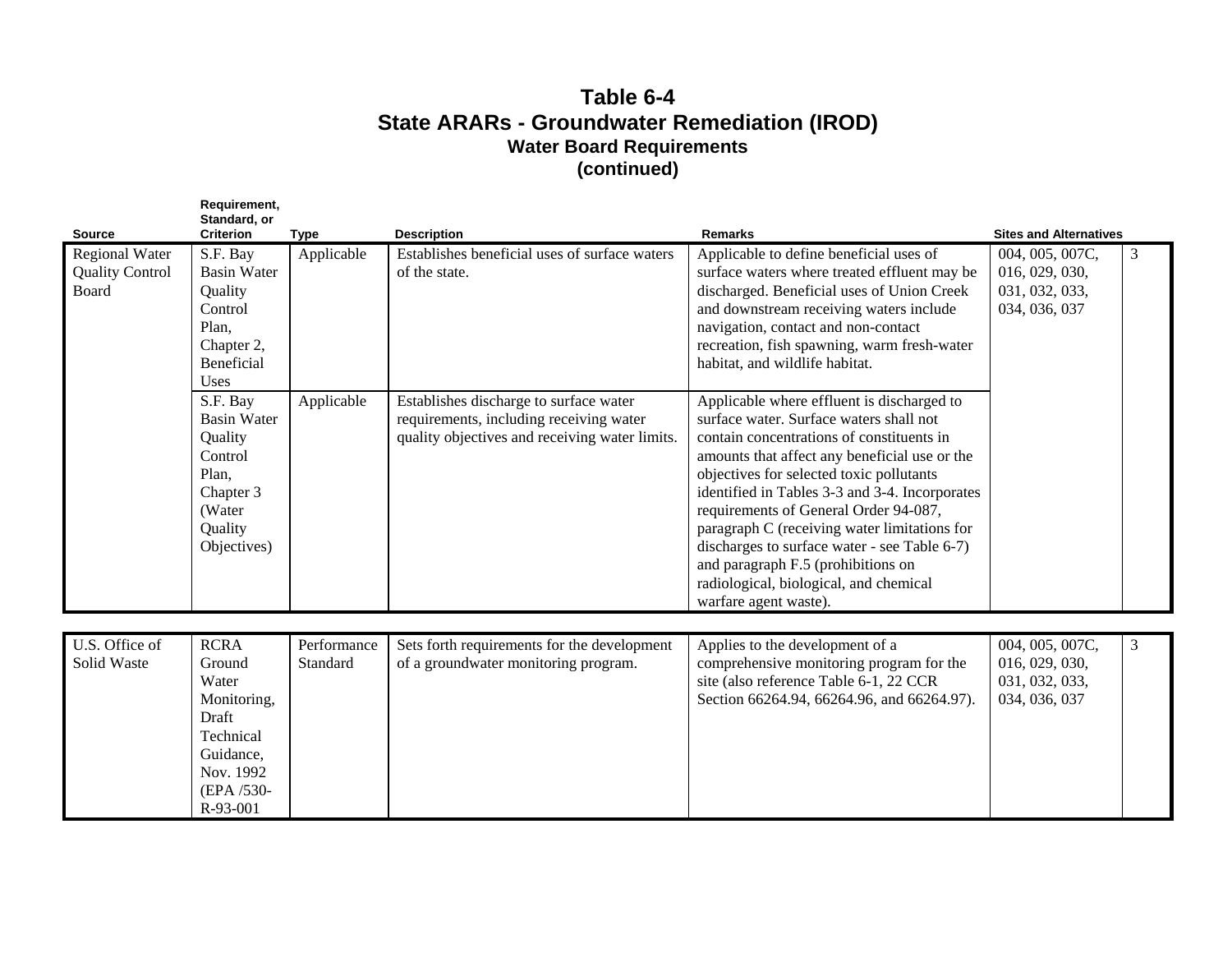|                                                          | Requirement,<br>Standard, or |             |                                                                                                                                                                                                                                                                               |                                                                                                                                                                                                                                                                                                                                                                                                                                     |                                                                      |   |
|----------------------------------------------------------|------------------------------|-------------|-------------------------------------------------------------------------------------------------------------------------------------------------------------------------------------------------------------------------------------------------------------------------------|-------------------------------------------------------------------------------------------------------------------------------------------------------------------------------------------------------------------------------------------------------------------------------------------------------------------------------------------------------------------------------------------------------------------------------------|----------------------------------------------------------------------|---|
| <b>Source</b>                                            | <b>Criterion</b>             | <b>Type</b> | <b>Description</b>                                                                                                                                                                                                                                                            | <b>Remarks</b>                                                                                                                                                                                                                                                                                                                                                                                                                      | <b>Sites and Alternatives</b>                                        |   |
| Title 16 USC<br>(Endangered<br>Species Act)              | 1531(c)                      | Applicable  | Requires action to conserve<br>endangered species and critical<br>habitats upon which endangered<br>species depend. Includes consultation<br>with the Department of Interior to<br>gather substantive information<br>necessary to ensure compliance with<br>this requirement. | Activities at all remedial sites must be performed in<br>such a manner as to identify the presence of and<br>protect endangered or threatened plants and animals<br>at the site. Species present at Travis AFB include the<br>Black-Shouldered Kite, Boggs Lake Dodder,<br>Burrowing Owl, Coopers Hawk, California Gull,<br>Golden Eagle, Loggerhead Shrike, Northern Harrier,<br>Red Fox, Tri-colored Blackbird, Vernal Pool Fairy | 004, 005, 007C,<br>016, 029, 030, 031,<br>032, 033, 034, 036,<br>037 | 3 |
|                                                          | 1536(a)                      | Applicable  |                                                                                                                                                                                                                                                                               | Shrimp, Contra Costa Goldfields, Northwestern Pond<br>Turtle, San Francisco Forktail Damselfly, Vernal<br>Pool Tadpole Shrimp.                                                                                                                                                                                                                                                                                                      |                                                                      |   |
| Title 50 CFR                                             | Part 402                     | Applicable  |                                                                                                                                                                                                                                                                               |                                                                                                                                                                                                                                                                                                                                                                                                                                     |                                                                      |   |
|                                                          |                              |             |                                                                                                                                                                                                                                                                               |                                                                                                                                                                                                                                                                                                                                                                                                                                     |                                                                      |   |
| Title 16 USC<br>(Fish and Wildlife)<br>Coordination Act) | 662                          | Applicable  | Regulates site actions affecting fish or<br>wildlife in lakes, stream, or other<br>water bodies by requiring<br>coordination between lead agency and<br>the U.S. Fish and Wildlife Service,<br>Department of the Interior, and<br>applicable state agencies.                  | Applicable to active groundwater remediation actions<br>and effluent discharges at sites which are located at or<br>near, or which may impact, Union Creek and pond.                                                                                                                                                                                                                                                                | 004, 005, 016, 029,<br>030, 033, 036, 037                            | 3 |
|                                                          |                              |             |                                                                                                                                                                                                                                                                               |                                                                                                                                                                                                                                                                                                                                                                                                                                     |                                                                      |   |
| Title 16 USC<br>(Migratory Bird<br>Treaty Act)           | 703                          | Applicable  | Prohibits unlawful taking, possession,<br>and sale of almost all species of<br>native birds in the United States.                                                                                                                                                             | Species at Travis AFB include Black-Shouldered<br>Kite, Burrowing Owl, Coopers Hawk, California<br>Gull, Golden Eagle, Loggerhead Shrike, Northern<br>Harrier, Tri-colored Blackbird, Contra Costa<br>Goldfields.                                                                                                                                                                                                                   | 004, 005, 007C,<br>016, 029, 030, 031,<br>032, 033, 034, 036,<br>037 | 3 |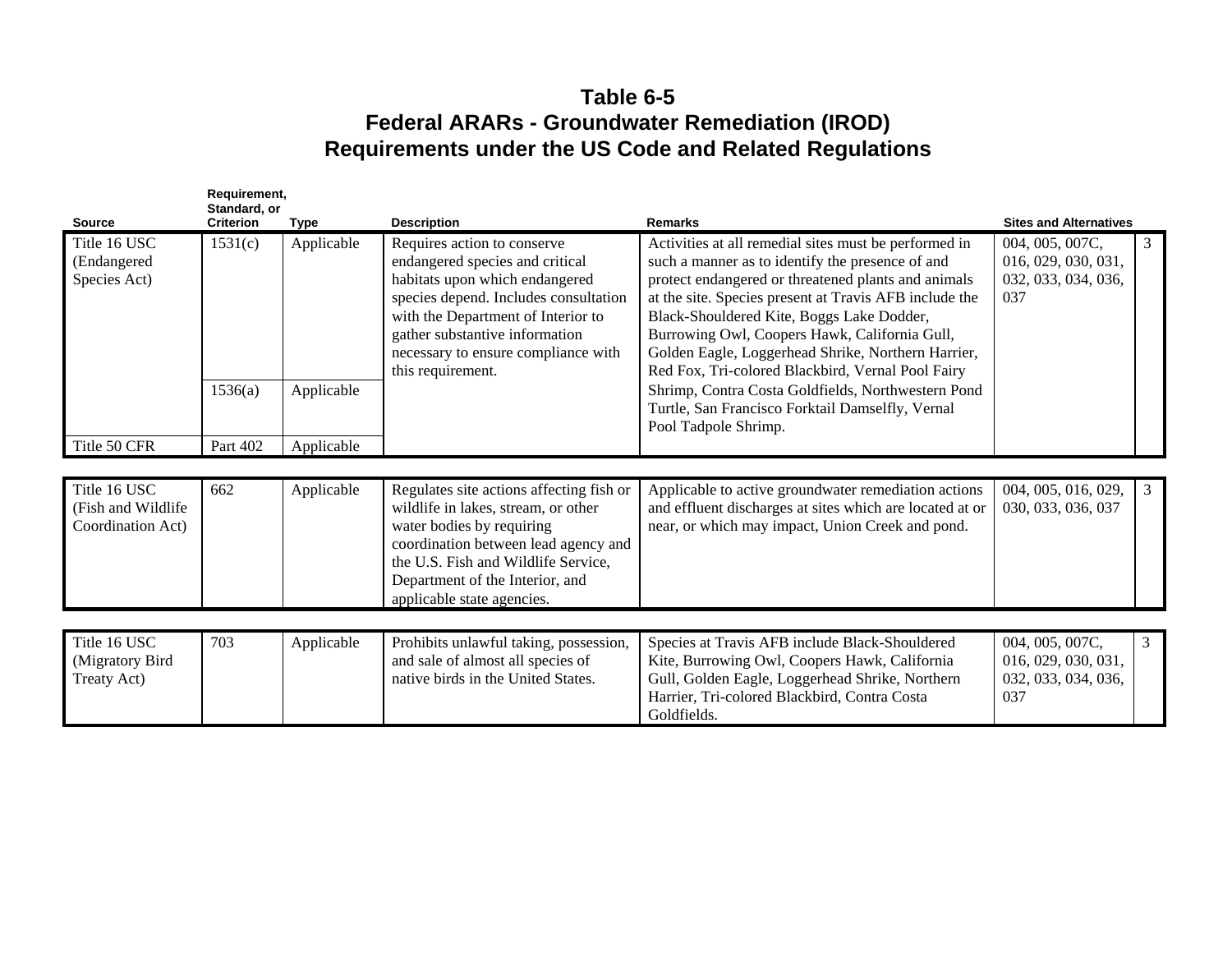| <b>Source</b>                                               | Requirement,<br>Standard, or<br><b>Criterion</b> | <b>Type</b> | <b>Description</b>                                                                                                                                                                                                                                                                                                                        | <b>Remarks</b>                                                                                                                                                    | <b>Sites and Alternatives</b>                      |   |
|-------------------------------------------------------------|--------------------------------------------------|-------------|-------------------------------------------------------------------------------------------------------------------------------------------------------------------------------------------------------------------------------------------------------------------------------------------------------------------------------------------|-------------------------------------------------------------------------------------------------------------------------------------------------------------------|----------------------------------------------------|---|
| Federal Clean<br>Water Act,<br>Section 404, Title<br>33 CFR | Paragraph 12                                     | Applicable  | Establishes Nationwide Permit for discharges<br>material for backfill or bedding of utility lines,<br>including outfall and intake structures affecting the<br>waters of the United States.                                                                                                                                               | The substantive portions of these<br>paragraphs are applicable to activities<br>related to construction and installation<br>of remedial equipment. The permitting | 004, 005, 016,<br>029, 030, 033,<br>034, 036, 037  | 3 |
| Part 330, Appx A,<br>Subpart B<br>Army Corps of             | Paragraph 13                                     | Applicable  | Establishes Nationwide Permit for bank<br>stabilization activities necessary for erosion<br>prevention.                                                                                                                                                                                                                                   | requirements are not ARARs.                                                                                                                                       |                                                    |   |
| Engineers<br>Nationwide<br>Permit Programs<br>(NWP)         | Paragraph 27                                     | Applicable  | Establishes requirements for activities in waters of<br>the United States associated with the restoration of<br>altered and degraded non-tidal wetlands and<br>creation of wetlands on private lands.                                                                                                                                     |                                                                                                                                                                   |                                                    |   |
|                                                             |                                                  |             |                                                                                                                                                                                                                                                                                                                                           |                                                                                                                                                                   |                                                    |   |
| Federal Clean<br>Water Act,<br>Section 404,                 | Paragraph 2                                      | Applicable  | Requires any structure or fill authorized be<br>properly maintained, including maintenance to<br>ensure public safety.                                                                                                                                                                                                                    | The substantive portions of these<br>paragraphs are applicable to activities<br>related to construction and installation                                          | 004, 005, 006,<br>007, 015, 016,<br>029, 030, 031, | 3 |
| Title 33 CFR Part<br>330, Аррх А,<br>Subpart C              | Paragraph 4                                      | Applicable  | Requires that no activity may substantially disrupt<br>the movement of those species of aquatic life<br>indigenous to the water body.                                                                                                                                                                                                     | of remedial equipment. The permitting<br>and notification requirements are not<br>ARARs.                                                                          | 032, 033, 034,<br>035, 036, 037                    |   |
| Army Corps of<br>Engineers<br>Nationwide                    | Paragraph 5                                      | Applicable  | Requires heavy equipment working in wetlands<br>must be placed on mats or other measures be taken<br>to minimize soil disturbance.                                                                                                                                                                                                        |                                                                                                                                                                   |                                                    |   |
| <b>Permit Conditions</b><br>(NWP)                           | Paragraph 11                                     | Applicable  | No activity is authorized under any NWP if likely<br>to jeopardize the continued existence of a<br>threatened or endangered species or species<br>proposed for such designation, as identified under<br>the Federal Endangered Species Act, or which is<br>likely to destroy or adversely modify the critical<br>habitat of such species. |                                                                                                                                                                   |                                                    |   |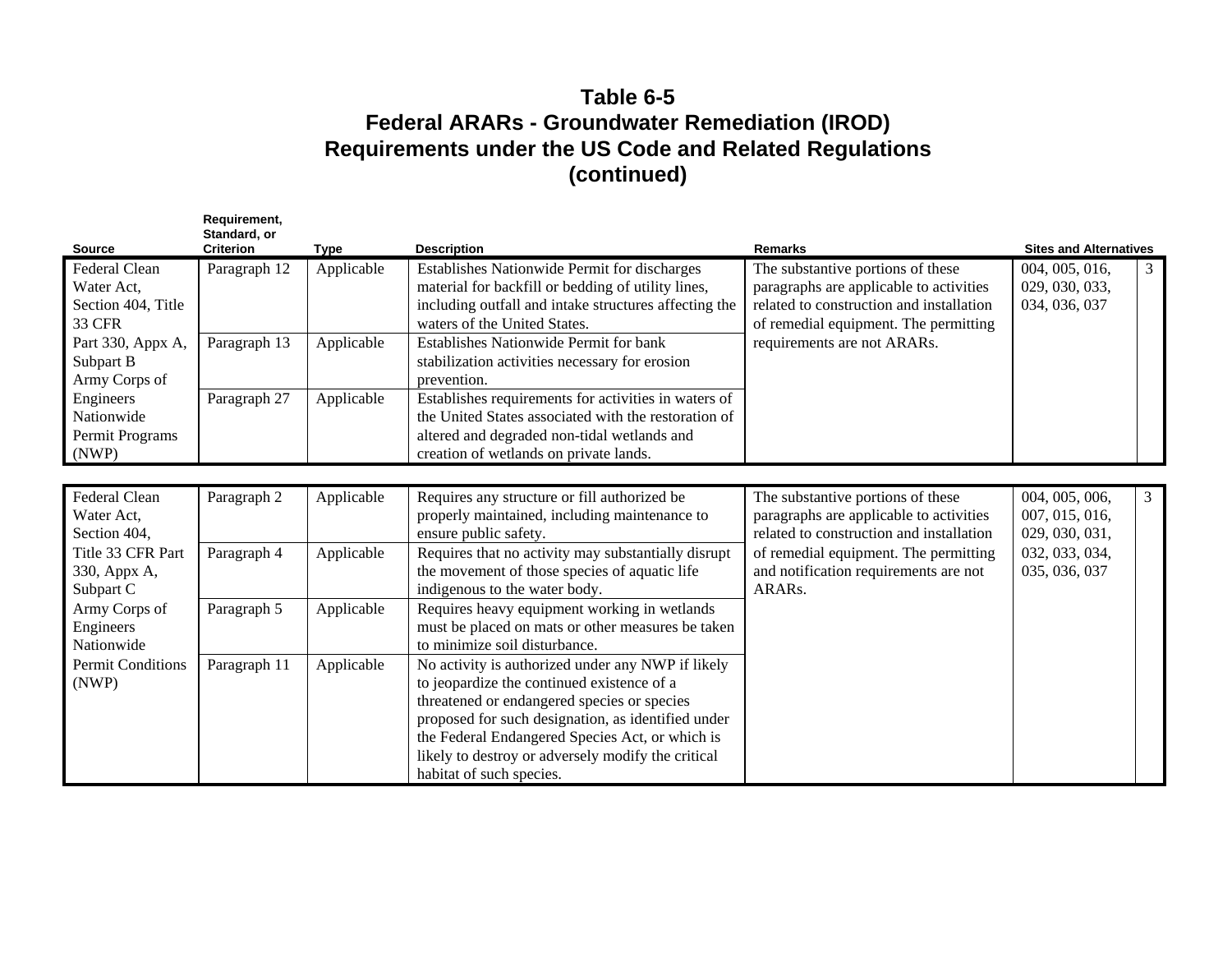| <b>Source</b>                                                    | Requirement,<br>Standard, or<br><b>Criterion</b> | <b>Type</b> | <b>Description</b>                                                                                                                                                        | <b>Remarks</b>                                                                                                                                                              | <b>Sites and Alternatives</b>                                                   |
|------------------------------------------------------------------|--------------------------------------------------|-------------|---------------------------------------------------------------------------------------------------------------------------------------------------------------------------|-----------------------------------------------------------------------------------------------------------------------------------------------------------------------------|---------------------------------------------------------------------------------|
| Title 40 CFR Part<br>122<br>(Federal Clean<br>Water Act - EPA    | 122.26                                           | Applicable  | Requirements to ensure stormwater discharges<br>from remedial activities do not contribute to a<br>violation of surface water quality standards.                          | Applicable at all sites where there will be<br>discharge to the stormwater system and to<br>discharges to Union Creek. These<br>sections relate to effluent limitations and | 004, 005, 007C,<br>$\mathbf{3}$<br>016, 030, 031,<br>032, 033, 034,<br>036, 037 |
| Administered<br>Programs)<br>The National<br>Pollutant Discharge | 122.41(d)                                        | Applicable  | Requires all reasonable steps be taken to minimize<br>or prevent discharges which have a reasonable<br>likelihood of causing adverse impacts on surface<br>water quality. | monitoring requirements to be applied<br>during the development of a monitoring<br>plan.                                                                                    |                                                                                 |
| <b>Elimination System</b>                                        | 122.41(e)                                        | Applicable  | Requires proper operation and maintenance of<br>treatment and control systems/equipment.                                                                                  | Incorporates requirements of General<br>Order 94-087, paragraph F.6 (100-year                                                                                               |                                                                                 |
|                                                                  | 122.41(i)<br>$(1)(3)$ & $(4)$                    | Applicable  | Establishes requirements for monitoring and<br>recordation of monitoring results.                                                                                         | frequency flood).                                                                                                                                                           |                                                                                 |
|                                                                  | 122.41<br>(l)(6)                                 | Applicable  | Establishes informational requirements for any<br>noncompliance which may endanger health or the<br>environment.                                                          | The SRWQCB is authorized to<br>implement the NPDES program in the<br>State of California. (See California                                                                   |                                                                                 |
|                                                                  | 122.41(m)                                        | Applicable  | Establishes prohibitions, limitations, and<br>restriction on treatment plant bypass.                                                                                      | Regional Water Quality Control Board,<br>San Francisco Bay Region Order 94-087                                                                                              |                                                                                 |
|                                                                  | 122.41(n)                                        | Applicable  | Defines and establishes parameter for upset<br>conditions in a treatment plant.                                                                                           | for substantive discharge standards.)<br>Only substantive portions of Part 122 are                                                                                          |                                                                                 |
|                                                                  | 122.44(d)                                        | Applicable  | Requires that discharges to surface water must<br>achieve federal and state water quality standards.                                                                      | ARARs; reporting requirements are<br>procedural.                                                                                                                            |                                                                                 |
|                                                                  | 122.44(g)                                        | Applicable  | Identifies certain toxic pollutants as hazardous<br>substances.                                                                                                           | Incorporates substantive requirements of                                                                                                                                    |                                                                                 |
|                                                                  | 122.44(i)                                        | Applicable  | Establishes monitoring requirements to assure<br>compliance with permit limitations and<br>requirements to monitor.                                                       | Order 94-087, Self Monitoring<br>Requirements, paragraphs D through H.                                                                                                      |                                                                                 |
|                                                                  | 122.45(c)                                        | Applicable  | Establishes techniques and methodologies for<br>monitoring effluent levels of metals.                                                                                     |                                                                                                                                                                             |                                                                                 |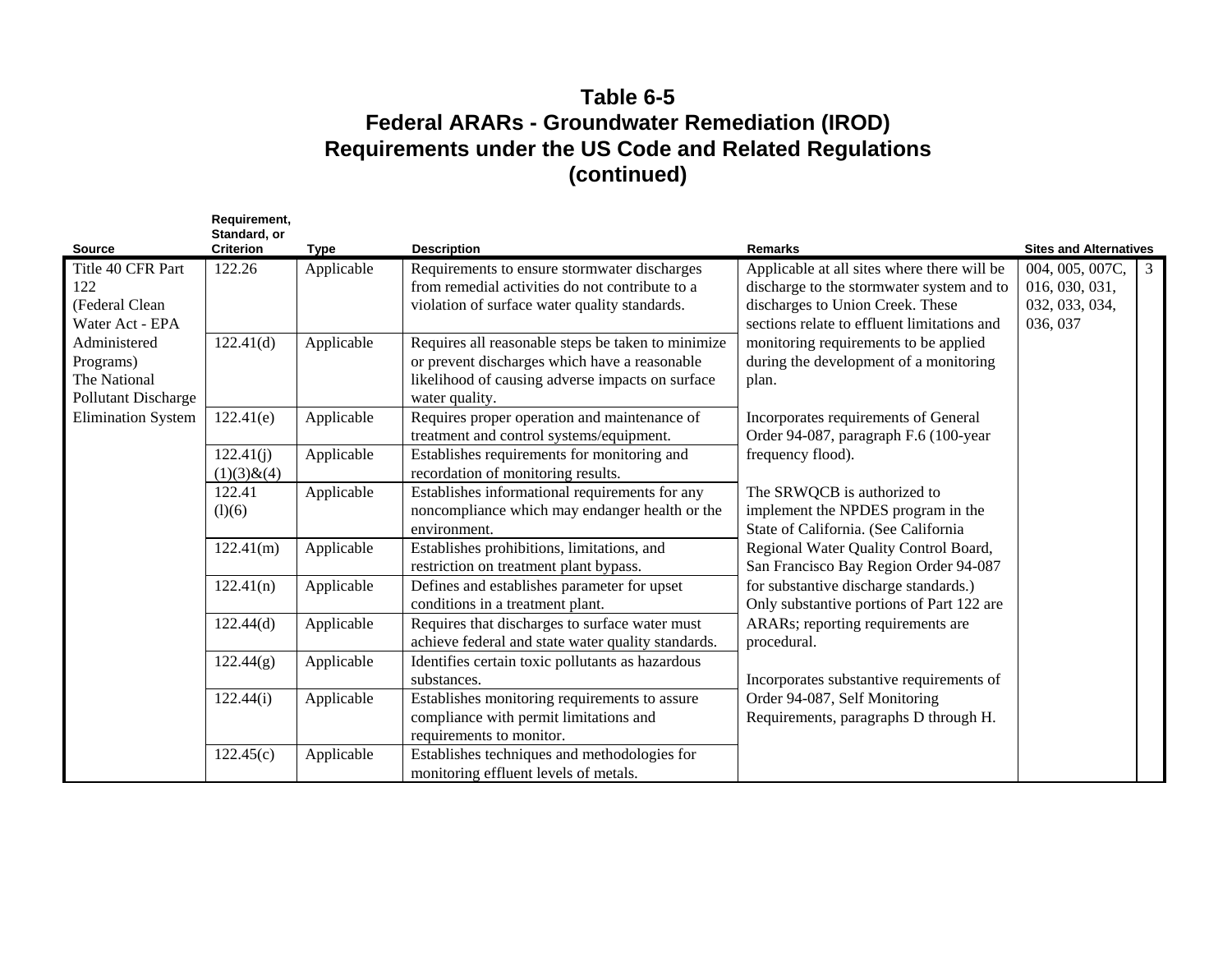|                   | Requirement,<br>Standard, or |            |                                                      |                |                               |
|-------------------|------------------------------|------------|------------------------------------------------------|----------------|-------------------------------|
| Source            | <b>Criterion</b>             | Type       | <b>Description</b>                                   | <b>Remarks</b> | <b>Sites and Alternatives</b> |
| Title 40 CFR Part | 122.45(d)                    | Applicable | Establishes format for reporting effluent limitation | (Cont.)        | 004, 005, 007C,<br>3          |
| 122 (Cont.)       |                              |            | standards and prohibitions.                          |                | 016, 030, 031,                |
|                   | 122.45(e)                    | Applicable | Establishes format and limit criteria for            |                | 032, 033, 034,                |
|                   |                              |            | non-continuous discharge.                            |                | 036                           |
|                   | 122.45(f)                    | Applicable | Establishes requirements and exceptions for          |                |                               |
|                   |                              |            | pollutants expressed in terms of mass.               |                |                               |
|                   | 122.45(g)                    | Applicable | Establishes credits for pollutants in the            |                |                               |
|                   |                              |            | dischargers intake water.                            |                |                               |
|                   | 122.48(a)                    | Applicable | Establishes requirements for proper use,             |                |                               |
|                   |                              |            | maintenance, and installation of monitoring          |                |                               |
|                   |                              |            | equipment or methods.                                |                |                               |
|                   | 122.48(b)                    | Applicable | Establishes requirements for monitoring including    |                |                               |
|                   |                              |            | type, intervals, and frequency sufficient to yield   |                |                               |
|                   |                              |            | data which are representative of the monitored       |                |                               |
|                   |                              |            | activity including, when appropriate, continuous     |                |                               |
|                   |                              |            | monitoring.                                          |                |                               |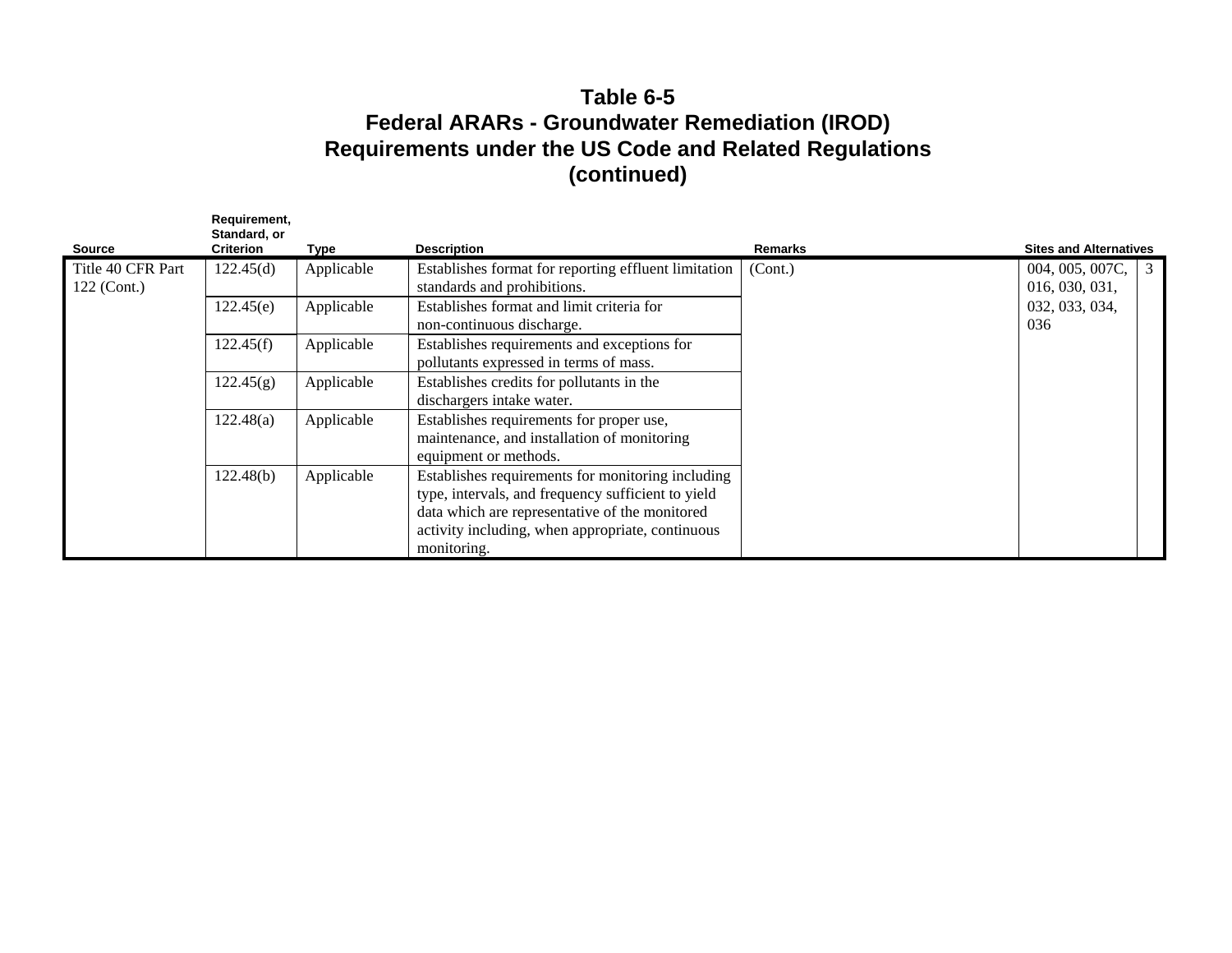| <b>Source</b>                                                         | Requirement,<br>Standard, or<br><b>Criterion</b> | Type                        | <b>Description</b>                                                                                                                                                                                                    | <b>Remarks</b>                                                                                                                                                      | <b>Sites and Alternatives</b>                               |  |
|-----------------------------------------------------------------------|--------------------------------------------------|-----------------------------|-----------------------------------------------------------------------------------------------------------------------------------------------------------------------------------------------------------------------|---------------------------------------------------------------------------------------------------------------------------------------------------------------------|-------------------------------------------------------------|--|
| 40 USC Section<br>300, et seq.<br>(National Primary<br>Drinking Water | 141.11                                           | Relevant and<br>Appropriate | Establishes the federal allowable maximum<br>contaminant levels (MCLs) for arsenic in<br>community water systems and nitrates in<br>non-community water systems.                                                      | Relevant and appropriate to sites where<br>discharge of treated groundwater to<br>potential sources of drinking water will<br>occur. Establishes effluent treatment | 004, 005,<br>007C, 016,<br>030, 031, 032,<br>033, 034, 036, |  |
| Standards) Title<br>40 CFR Part 141                                   | 141.12                                           | Relevant and<br>Appropriate | Establishes federal MCLs for trihalomethanes.                                                                                                                                                                         | standards for certain constituents which<br>are not addressed by the substantive                                                                                    | 037                                                         |  |
|                                                                       | 141.61                                           | Relevant and<br>Appropriate | Establishes MCLs for organic contaminants.<br>Requires the best technology, treatment technique,<br>or other means available for achieving compliance<br>with MCLs.                                                   | requirements of California Regional<br>Water Quality Control Board, SF Bay<br>Region, Order Number 94-087.                                                          |                                                             |  |
|                                                                       | 141.62                                           | Relevant and<br>Appropriate | Establishes MCLs for inorganic contaminants.<br>Requires the best technology, treatment technique,<br>or other means available for achieving compliance<br>with MCLs for identified contaminants, except<br>fluoride. |                                                                                                                                                                     |                                                             |  |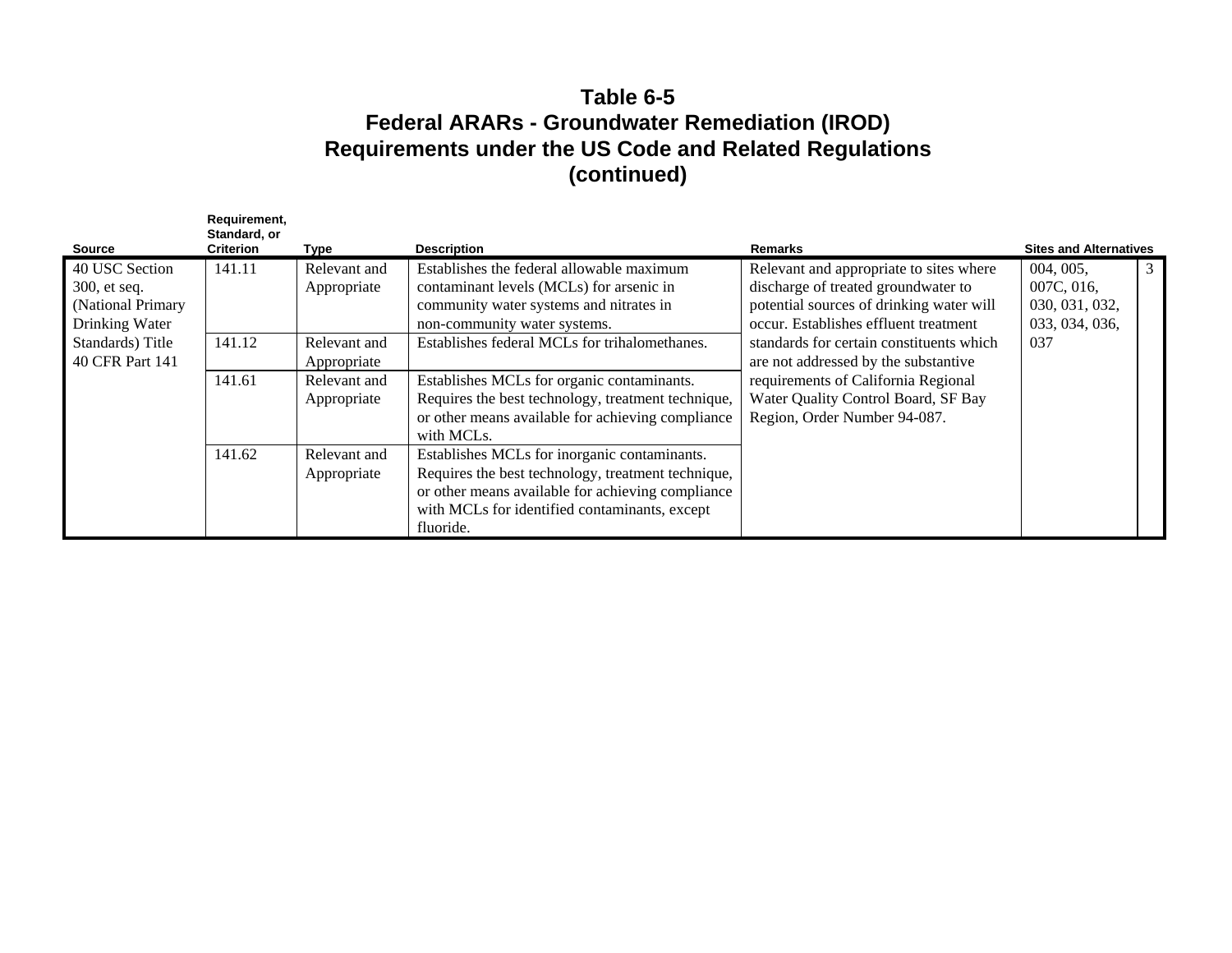# **NPDES Effluent Limitations for Treated Groundwater**

|                                          | <b>Instantaneous Maximum</b> | 30-Day Median <sup>1</sup> |
|------------------------------------------|------------------------------|----------------------------|
| <b>Constituent</b>                       | (ug/l)                       | (ug/l)                     |
| <b>Halogenated Volatile Organics</b>     |                              |                            |
| Bromodichloromethane                     | $100.0^2$                    | 0.5                        |
| Carbon Tetrachloride                     | $0.5^{2}$                    | 0.5                        |
| Chlorobenzene                            | 70.0 <sup>2</sup>            | 0.5                        |
| Chloroform                               | $100.0^{2}$                  | 0.5                        |
| Chloromethane                            |                              | 0.5                        |
| Dibromochloromethane                     | $100.0^2$                    | 0.5                        |
| 1,4-Dichlorobenzene                      | $5.0^{2}$                    | 0.5                        |
| 1,2-Dichloroethane                       | $0.5^{2}$                    | 0.5                        |
| 1,1-Dichloroethylene                     | $6.0^{2}$                    | 0.5                        |
| cis-1,2-Dichloroethylene                 | $6.0^{2}$                    | 0.5                        |
| trans-1,2-Dichloroethylene               | $10.0^{2}$                   | 0.5                        |
| 1,2-Dichloropropane                      | $5.0^{2}$                    | 0.5                        |
| <b>Ethylene Dibromide</b>                | $0.05^2$                     | 0.5                        |
| Tetrachloroethylene (PCE)                | $5.0^{2}$                    | 0.5                        |
| Trichloroethylene (TCE)                  | $5.0^{2}$                    | 0.5                        |
| Vinyl Chloride                           | $0.5^2$                      | 0.5                        |
|                                          |                              |                            |
| <b>Total Halogenated Volatile</b>        |                              | 1.0                        |
| <b>Organics</b>                          |                              |                            |
|                                          |                              |                            |
| <b>Non-Halogenated Volatile Organics</b> |                              |                            |
| Benzene                                  | $1.0^{2}$                    | 0.5                        |
| Ethylbenzene                             | $29.0^3$                     | 0.5                        |
| Toluene                                  | $42.0^3$                     | 0.5                        |
| Xylenes                                  | $17.0^3$                     | 0.5                        |
| TPH - Gasoline                           | $50.0^{4}$                   | $50.0^{4}$                 |
|                                          |                              |                            |
| <b>Semi-Volatile Organics</b>            |                              |                            |
| Aldrin                                   | $\mbox{TBD}^5$               | $TBD^5$                    |
| Alpha-BHC                                | $TBD^5$                      | $TBD^5$                    |
| Beta-BHC                                 | $TBD^5$                      | $TBD^5$                    |
| Gamma-BHC (Lindane)                      | $TBD^5$                      | $TBD^5$                    |
| Bis(2-ethylhexyl)phthalate               | $TBD^5$                      | $TBD^5$                    |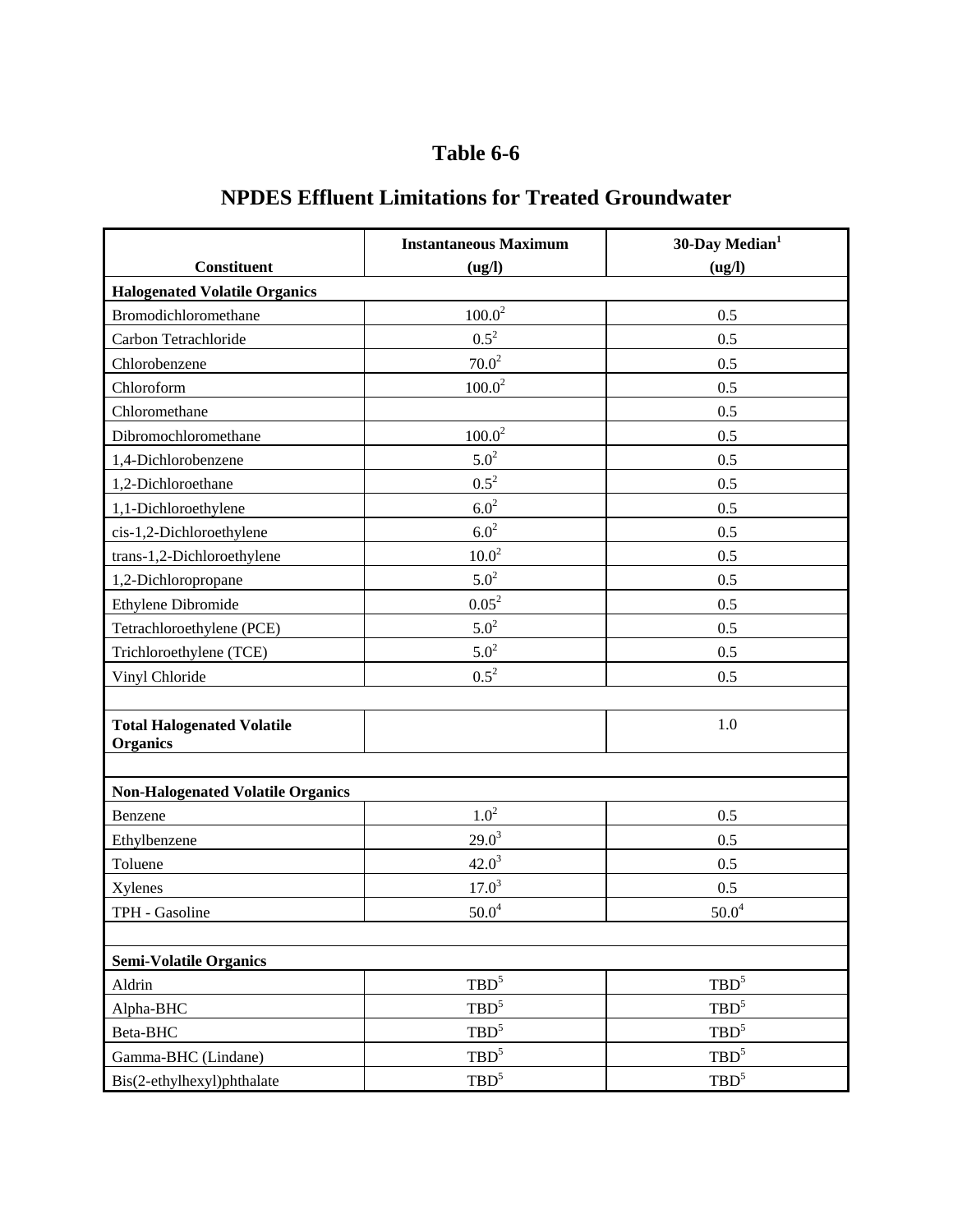#### **(Continued)**

|                                           | <b>Instantaneous Maximum</b> | 30-Day Median <sup>1</sup> |
|-------------------------------------------|------------------------------|----------------------------|
| <b>Constituent</b>                        | (ug/l)                       | (ug/l)                     |
| Chlordane                                 | $TBD^5$                      | $TBD^5$                    |
| 4,4'DDT                                   | $TBD^5$                      | $TBD^5$                    |
| $4,4'$ DDD                                | $TBD^5$                      | $TBD^5$                    |
| Dieldrin                                  | $TBD^5$                      | $TBD^5$                    |
| Dioxins                                   | $TBD^5$                      | $TBD^5$                    |
| Endosulfan                                | $TBD^5$                      | $TBD^5$                    |
| Heptachlor epoxide                        | $TBD^5$                      | $TBD^5$                    |
| PCBs (Arochlors)                          | $TBD^5$                      | $TBD^5$                    |
| <b>Total Polynuclear Aromatics (PAHs)</b> | $TBD^5$                      | $TBD^5$                    |
| TPH - Diesel                              | $100.0^3$                    | $50.0^4$                   |
|                                           |                              |                            |
| Inorganics <sup>6</sup>                   |                              |                            |
| Arsenic                                   | 190 $9$                      | 190 $9$                    |
| Cadmium                                   | 1.1                          | 1.1                        |
| Chromium VI                               | $11.0^7$                     | $11.0^7$                   |
| <b>Total Chromium</b>                     | 11.0                         | 11.0                       |
| Copper                                    | 12.0                         | 12.0                       |
| Lead                                      | 3.2                          | 3.2                        |
| Mercury                                   | $0.012^{8}$                  | $0.012^{8}$                |
| Nickel                                    | 160.0                        | 160.0                      |
| Selenium                                  | 5.0                          | 5.0                        |
| Silver                                    | 4.1                          | 4.1                        |
| Zinc                                      | 110.0                        | 110.0                      |

1 Best Available Technology for Volatile Organics.

- 2 California Primary MCL.
- 3 Taste and odor threshold in water - USEPA.
- 4 Practical Quantitation Limit.
- 5 To Be Determined: The Air Force agrees to sample for these constituents prior to discharge of effluent. When one or more of these constituents are found, the parties will agree on instantaneous maximum and 30-day median effluent limitations. These constituents (even if not detected initially) will be included in the monitoring program.
- 6 Both instantaneous maximum and monthly median limitations are based on USEPA Freshwater Ambient Water Quality Criteria for Protection of Aquatic Life, expressed as total recoverable metal.
- 7 Compliance with the Chromium VI limitation may be met as Total Chromium.
- 8 Compliance is achieved by meeting the Reporting Limit using EPA Method 7470/7471. The effluent shall not contain more than 1 gram/day of mercury.
- Discharge limitation of 10ug/l for arsenic still applies to SS016.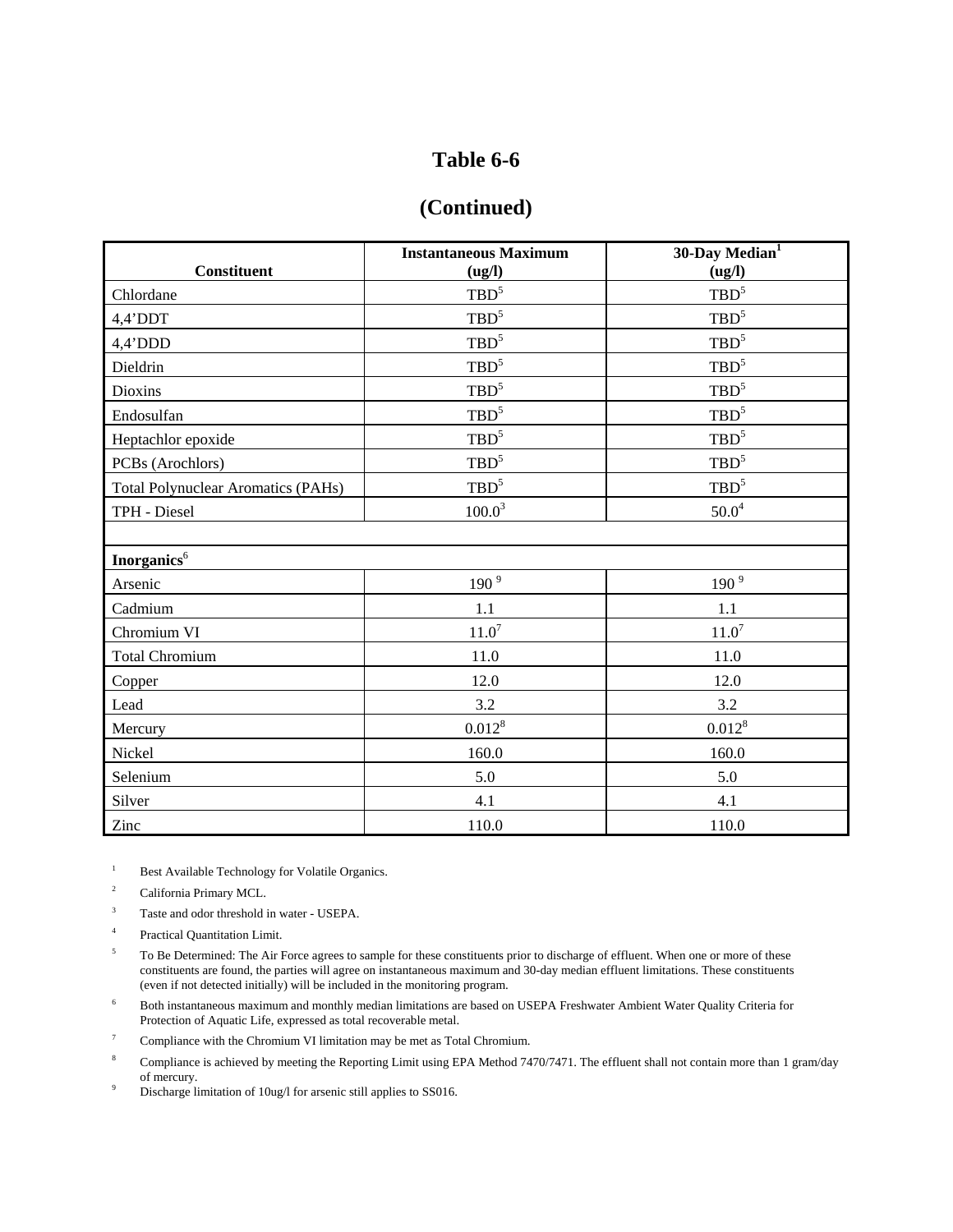## **Discharge Limitations**

- 1. The discharge of waste shall not cause the following conditions to exist in the waters of the State at any place:
	- a) floating, suspended, or deposited macroscopic particulate matter or foam;
	- b) bottom deposits or aquatic growths;
	- c) alteration of temperature, turbidity, or apparent color beyond present natural background levels;
	- d) visible, floating, suspended, or deposited oil or other products of petroleum origin;
	- e) toxic or deleterious substances to be present in concentrations or quantities which will cause deleterious effects on aquatic biota, wildlife, or waterfowl, or which render any of these unfit for human consumption either at levels created in the receiving waters or as a result of biological concentration.
- 2. The discharge of waste shall not cause excursions of the following limits in waters of the State in any place within one foot of the water surface:
	- a) Dissolved oxygen;

For all tidal waters, upstream of Carquinez Bridge, 7.0 mg/l minimum; downstream of Carquinez Bridge, 5.0 mg/l minimum.

For nontidal waters, waters designated as cold water habitat, 7.0 mg/l minimum; waters designated as warm water habitat, 5.0 mg/l minimum.

The median dissolved oxygen concentration for any three consecutive months shall not be less than 80% of the dissolved oxygen content at saturation.

- b) pH: The pH shall not be depressed below 6.5 nor raised above 8.5, nor caused to vary from normal ambient pH levels by more than 0.5 units.
- 3. The discharge shall not cause a violation of any applicable water quality standard for receiving waters adopted by the Board or the State Water Resources Control Board as required by the Federal Clean Water Act and regulations adopted thereunder.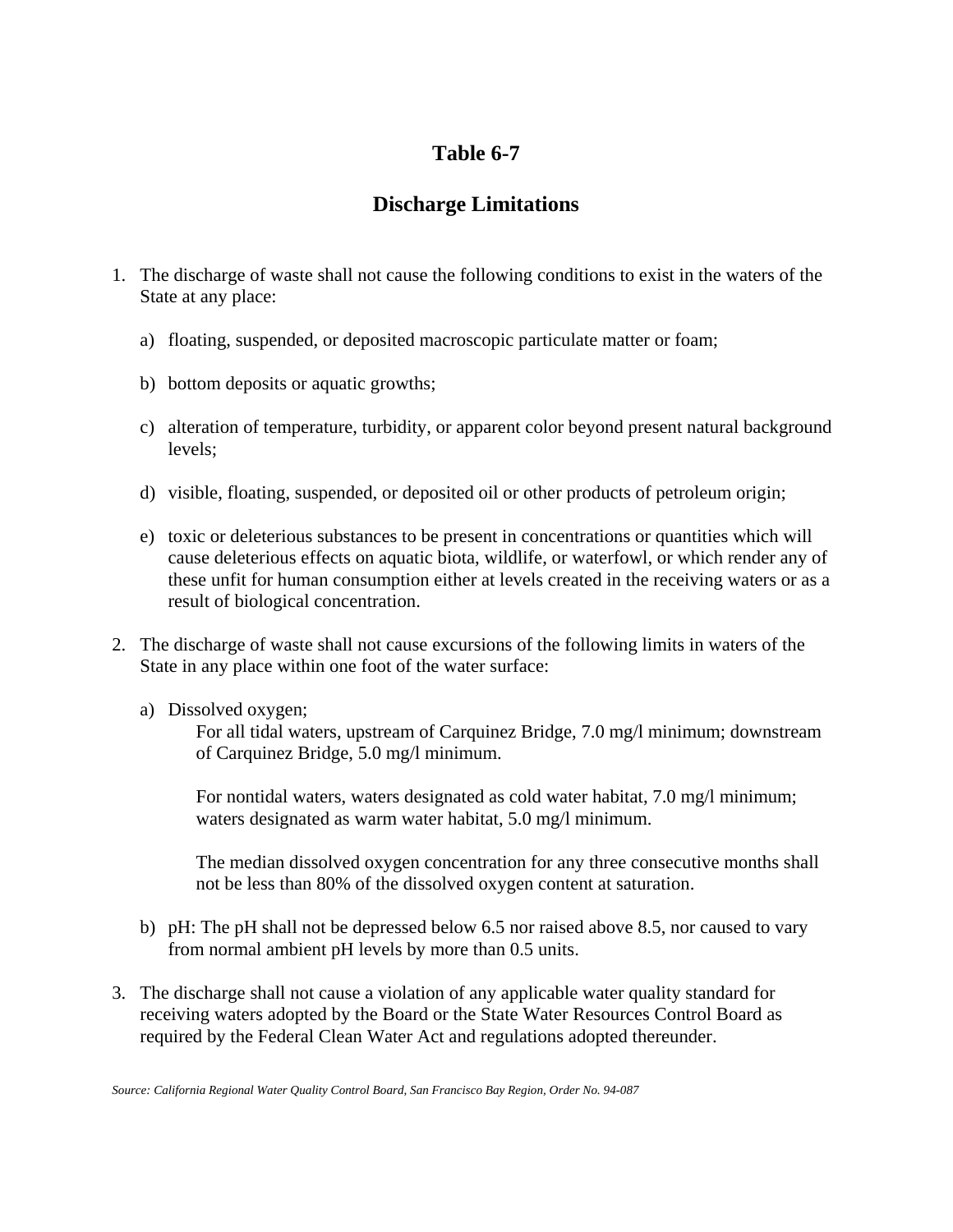## **Effluent Treatment Levels for Beneficial Reuse**

## **Discharges to Land for Irrigation Purposes**

Water reclaimed for beneficial use shall meet the following limits:

| Constituent                         | Instantaneous Maximum Limit $(\mu g/L)$ |
|-------------------------------------|-----------------------------------------|
| <b>Volatile Organic Compounds</b>   |                                         |
| Vinyl Chloride                      | 0.5                                     |
| <b>Benzene</b>                      | 0.5                                     |
| Dichloroethane                      | 0.5                                     |
| All Others, Per Constituent         | 5.0                                     |
|                                     |                                         |
| Semi-Volatile Organic Compounds     |                                         |
| Per Constituent                     | 5.0                                     |
|                                     |                                         |
| <b>Total Petroleum Hydrocarbons</b> | 50                                      |
|                                     |                                         |

The following limitations shall apply:

- 1. Water reclamation activities shall be limited to irrigation.
- 2. No reclaimed water shall be allowed to escape from the authorized use area by airborne, nor by surface flow except in minor amounts associated with good irrigation practice, nor from conveyance facilities.
- 3. Reclamation involving irrigation shall not occur when the ground is saturated.
- 4. The use of reclaimed water shall not impair the quality of waters of the State, nor shall it create a nuisance as defined by Section 13050(m) of the California Water Code.
- 5. Adequate measures shall be taken to minimize public contact with reclaimed water and to prevent the breeding of flies, mosquitoes, and other vectors of public health significance during the process of reuse.
- 6. Appropriate public warnings must be posted to advise the public that the water is not suitable for drinking. Signs must be posted in the area, and all reclaimed water valves and outlets labeled, as appropriate.
- 7. There shall be no cross-connection between the potable water supply and piping containing treated groundwater intended for reuse.

*Source: California Regional Water Quality Control Board, San Francisco Bay Region, Order No. 94-087*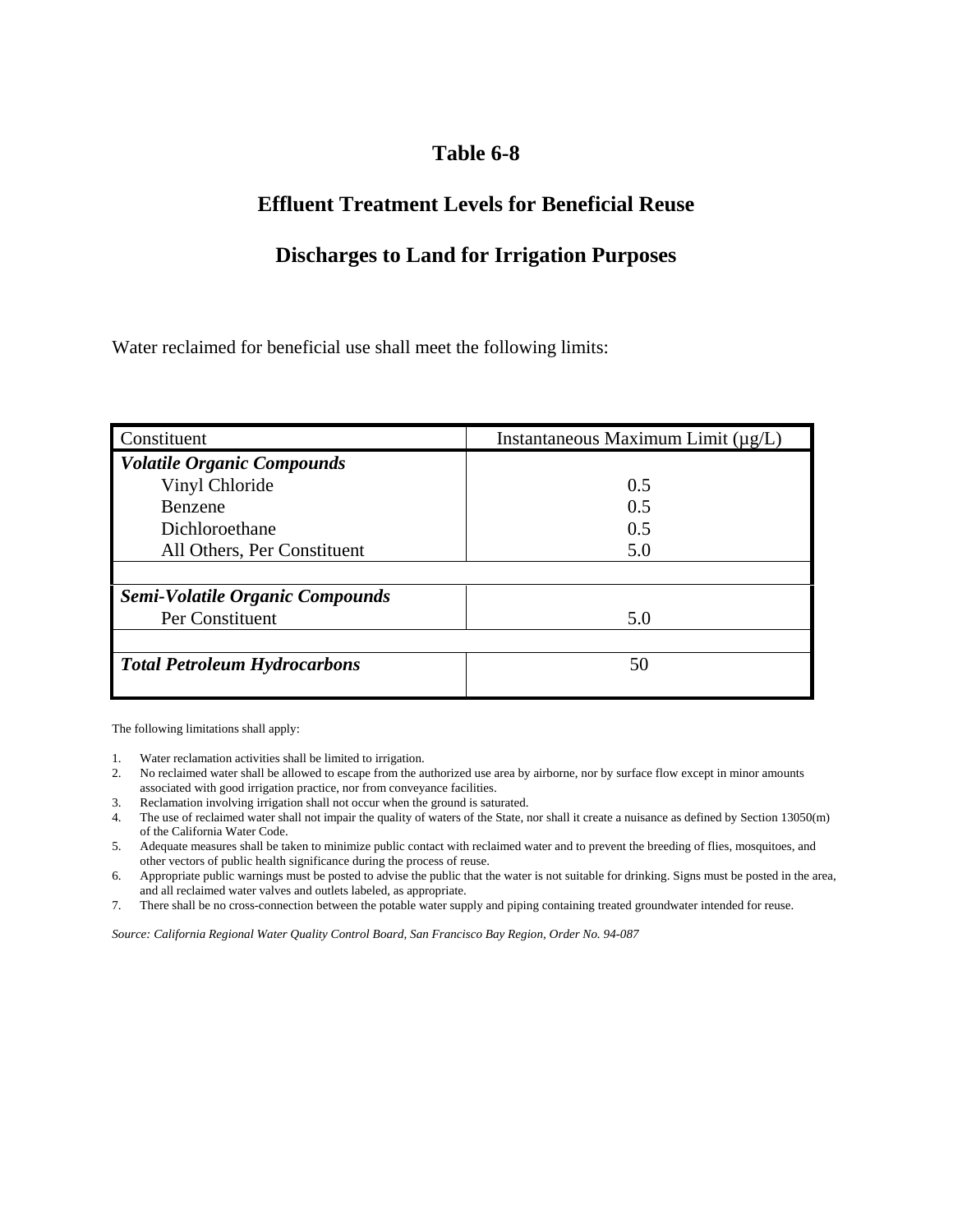#### **7.0 REFERENCES**

BioSystems Analysis, Inc., 1992. *Assessment of Special Status Animal and Plant Species at Travis AFB, California.* BioSystems Analysis, Inc. Tiburon, CA.

BioSystems Analysis, Inc., 1993. *Assessment of Special Status Plant and Animal Species at Travis AFB, Solano County, California: Phase II Surveys*. BioSystems Analysis, Inc. Tiburon, CA.

California Division of Mines and Geology, 1981. *Sacramento Quadrangle Map No. 1A.* 1981.

CH2M HILL, 1996. *Tier Two Ecological Risk Assessment*. March 1996.

Cherry, 1996. *Conceptual Models for Chlorinated Solvent Plumes and their Relevance to Intrinsic Remediation*, in Symposium on Natural Attenuation of Chlorinated Organics in Groundwater, EPA/540/R-96/509, pages 29-30, September 1996.

Earth Technology, 1994. *Installation Restoration Program (IRP) Engineering Evaluation and Cost Analysis (EECA) and Environmental Assessment in Support of a JP4 Non-Time-Critical Removal Action - IRP Site SS01 West Industrial Operable Unit*. March.

Freeze and Cherry, 1979. *Groundwater*. R. Allan Freeze and John A. Cherry. Prentice-Hall, Inc. 1979.

Marchard, D.E., and Allwardt, A., 1977. *Late Cenozoic Stratigraphic Units of the Northeastern San Joaquin Valley.* USGS Open File Report 77-748, 136p.

Olmsted and Davis, 1961. *Geologic Features and Groundwater Storage Capacity of the Sacramento Valley, California*. United States Geological Survey Water Supply Paper 1497, 241p.

Parsons Engineering Science, Inc., 1996. *Installation Restoration Program Management Action Plan, Travis AFB*. January 1996.

Radian, 1994. *Tower Area Removal Action Environmental Evaluation/Cost Analysis*. 2 September.

Radian 1995a. *Tower Area Removal Action National Pollution Discharge Elimination System Self Monitoring Quarterly Report, Travis AFB, California,* 1995.

Radian 1995b. *North Industrial Operable Unit Remedial Investigation, Travis AFB.* Final. July 1995.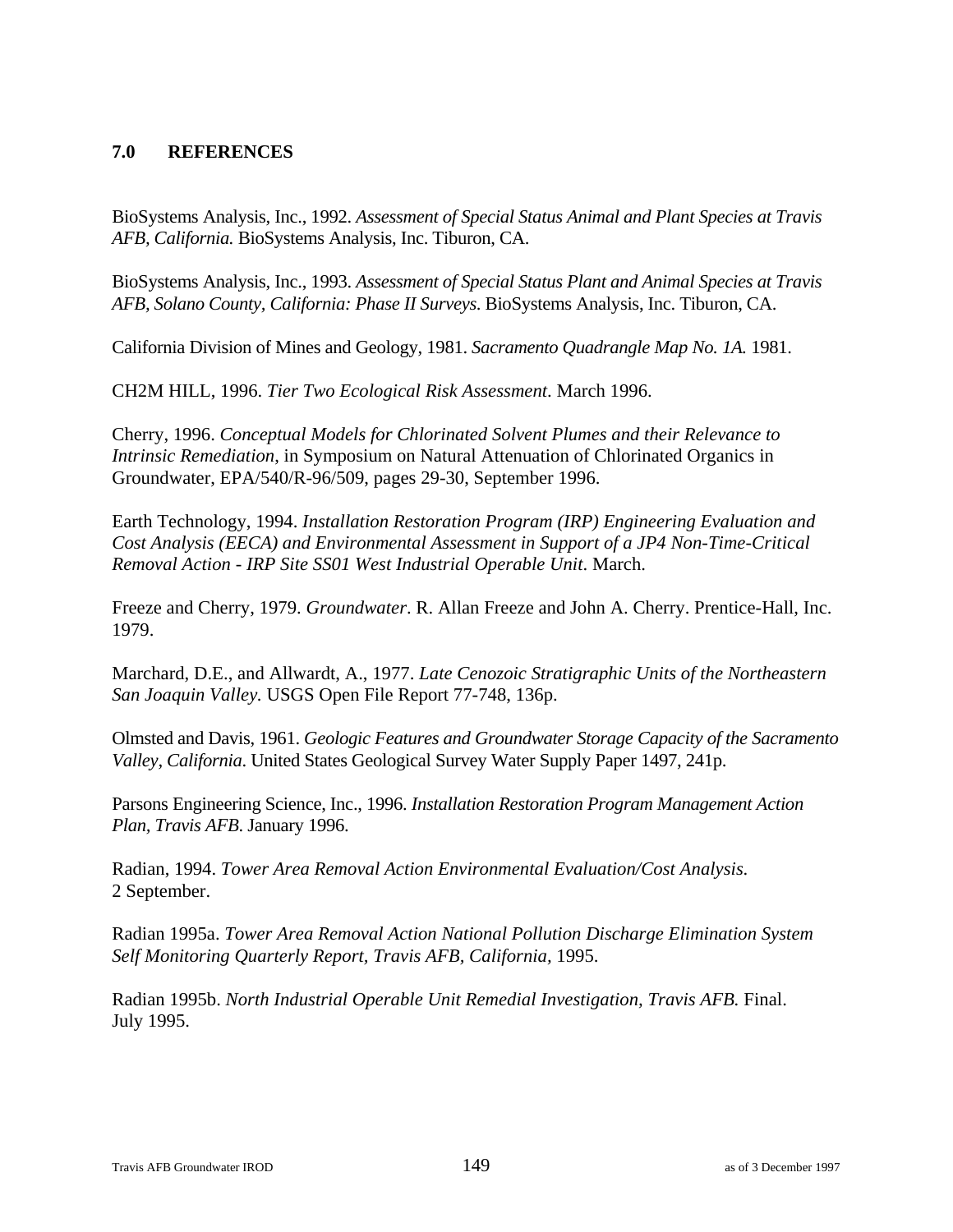Radian, 1995c. *Addendum to the NOU RI Report*. 2 November 1995.

Radian, 1995d. *Treated Groundwater Use Plan, Travis AFB*. Final. September 1995.

Radian 1996a. *North/East/West Industrial Operable Unit Feasibility Study, Travis AFB.* Final. September 1996.

Radian 1996b. *West Industrial Operable Unit Remedial Investigation, Travis AFB.* Final. February 1996.

Radian, 1996c. *Travis AFB Announces Plan for Interim Cleanup of Contaminated Groundwater in NEWIOU (Travis AFB Groundwater Proposed Plan).* September 1996.

Radian, 1996d. *Tower Area Removal Action Environmental Evaluation/Cost Analysis, Explanation of Significant Differences.* 

Thomasson, H.G., F.H. Olmsted, and E.F. LeRouz, 1960. "Geology, Water Resources, and Useable Groundwater Storage Capacity of Part of Solano County, California." *USGS Water Supply*. Paper 1464, 693p.

U.S. Air Force, 1993. RACER/ENVEST™. *Remedial Action Cost Engineering and Requirements System. Environmental Cost Engineering.* Technical Contact: Dr. Rita A. Gregory. AFCESA/DC. Tyndall AFB, Florida. 10 May 1993.

U.S. EPA, 1992. *Time Critical Removal Action*. 15 December.

U.S. EPA, 1996. *Final Guidance: Presumptive Response Strategy and Ex-Situ Treatment Technologies for Contaminated Ground Water at CERCLA Sites*. Office of Solid Waste and Emergency Response, U.S. Environmental Protection Agency, Washington, D.C. October 1996.

Wagner, 1982. *Geologic Map of the Santa Clara Quadrangle*. California Division of Mines and Geology.

Weston, 1990. *Stage 2 Draft Technical Report Travis AFB.* January 1990.

Weston, 1992. *Technical Information Report. Conceptual Site Models, Travis AFB, California*. Volumes I and II.

Weston, 1995a. *East Industrial Operable Unit Remedial Investigation, Travis AFB.* Final. October 1995.

Weston, 1995b. *Basewide Ecological Habitat Survey*. Draft. June 1995.

Wiedemeier, T. H., Wilson, J.T., Kampbell, D.H., Miller, R.N., and Hansen, J.E., 1995. *Technical Protocol for Implementing Intrinsic Remediation with Long-Term Monitoring for*